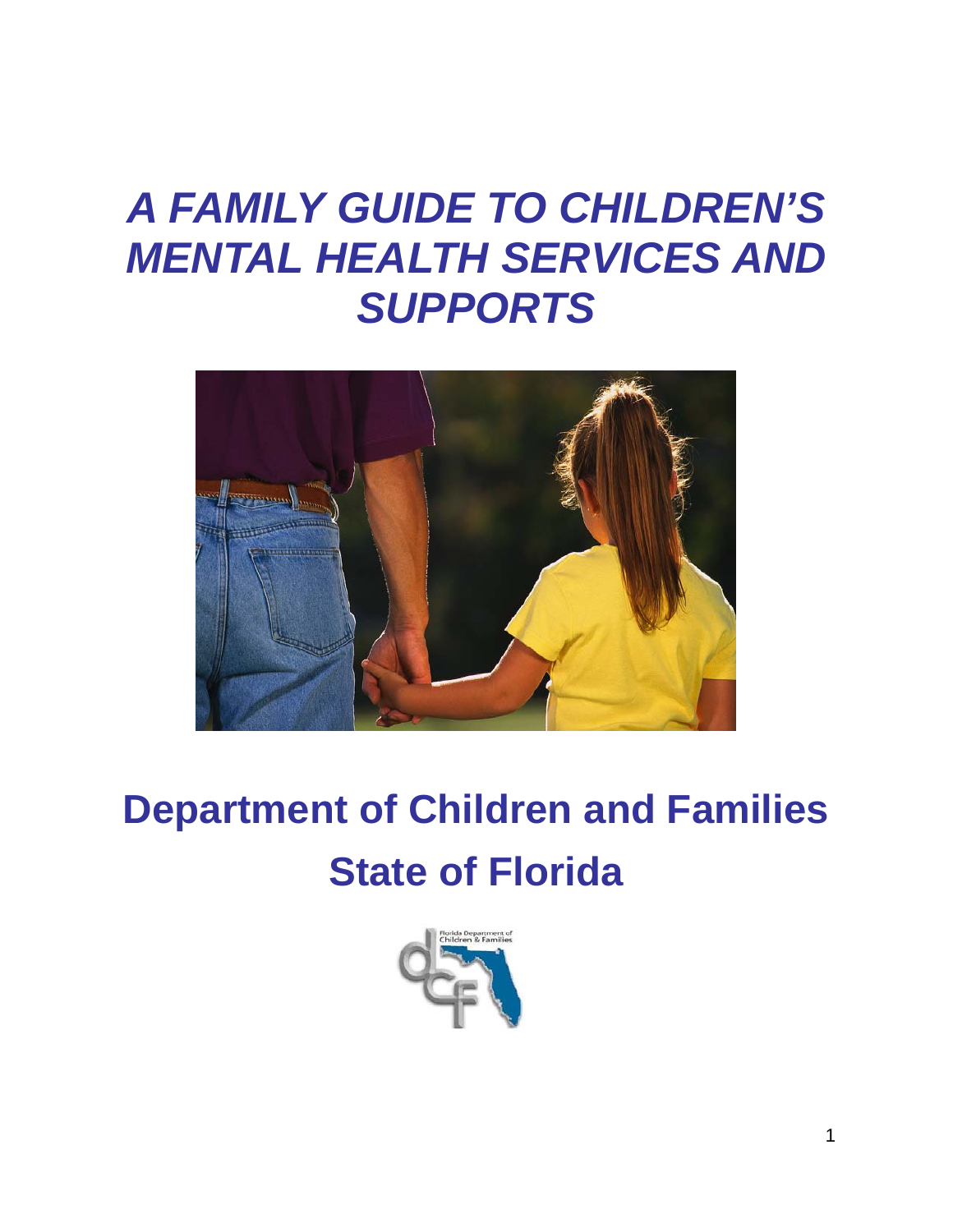# **TABLE OF CONTENTS**

| <b>Preface</b>                                                                                                                          | 3              |
|-----------------------------------------------------------------------------------------------------------------------------------------|----------------|
| <b>What We Know About Mental Health</b>                                                                                                 | 4              |
| <b>When to Seek Help</b>                                                                                                                | 4              |
| What To Expect When You Seek Help<br>From a Mental Health Professional for an Assessment                                                | 6              |
| <b>Diagnosis and Treatment</b>                                                                                                          | $\overline{7}$ |
| <b>Choosing the Right Services and Supports</b>                                                                                         | 8              |
| <b>Questions To Ask Your Mental Health Provider</b>                                                                                     | 9              |
| <b>Information About Medication</b>                                                                                                     | 10             |
| <b>Other Sources of Information</b>                                                                                                     | 11             |
| <b>Definitions</b>                                                                                                                      | 16             |
| <b>Appendix</b><br>-Building Bridges Initiative Tip Sheet for Families<br><b>Considering a Residential Program</b>                      |                |
| -Building Bridges Initiative Your Life Your Future-<br>Inside Info on the Residential Programs from<br><b>Youth Who Have Been There</b> |                |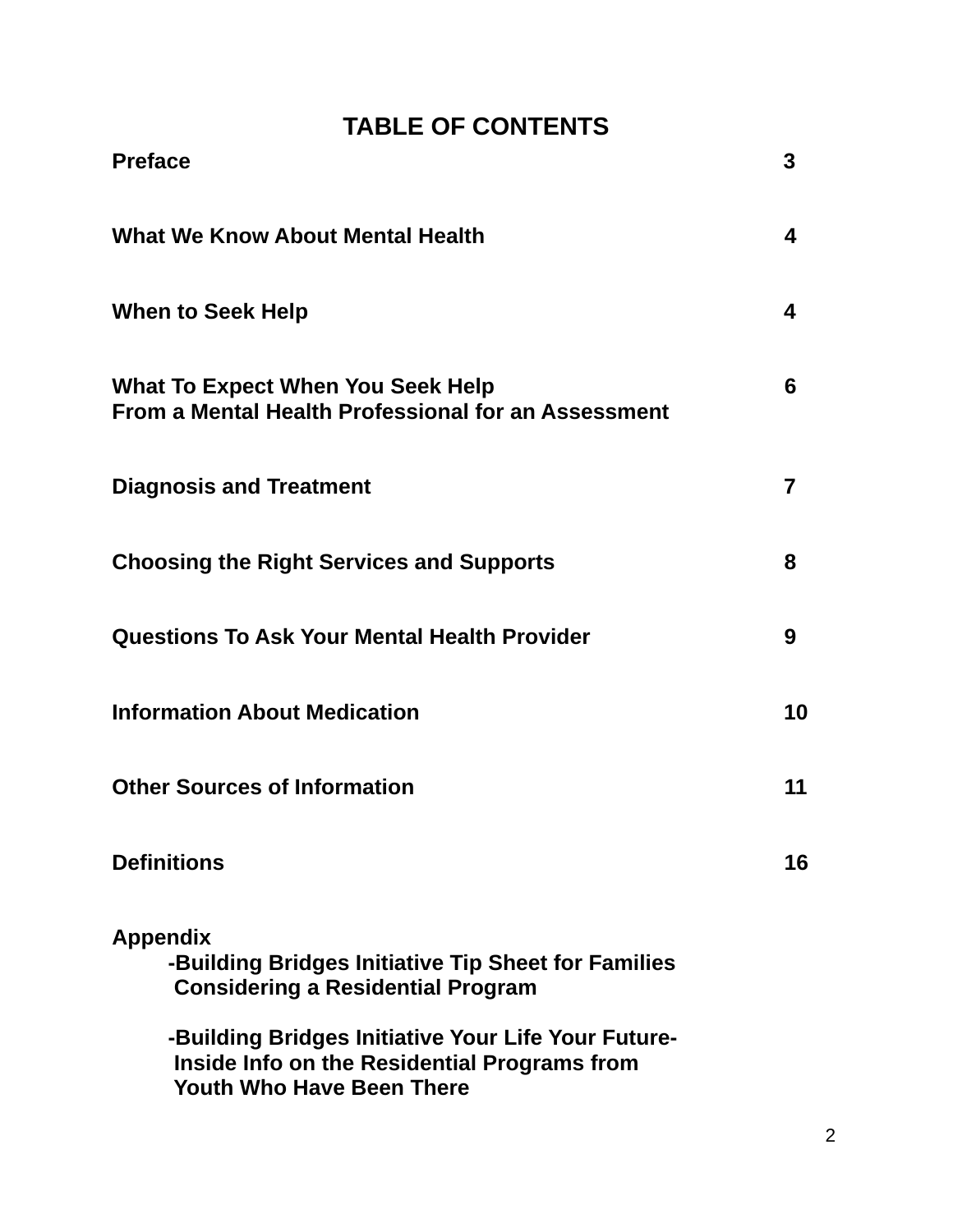## **PREFACE**

Early identification of both physical and emotional difficulties is important. There are a number of therapies, services, and supports available that are effective prevention and treatment choices for children and youth at risk for or diagnosed with mental health and/ or substance abuse disorders. The purpose of this guide is to provide basic information about questions to ask providers and resources for children, youth, and their families. This guide offers up-to-date information about the assessment and treatment of children and youth with mental health and substance abuse disorders.

A previous publication by this office in 2005 specifically focused on psychotropic medications. Because research has increased greatly in the last few years regarding the effects of psychotropic medication on children and youth and other evidence based practices, guidebooks can quickly become incomplete. The resources and websites contained in this guidebook are excellent sources of information.

The Department of Children and Families supports the Center for Mental Health Services view that community mental health services for children and their families should be:

- Child-centered, family focused, and family driven;
- Community-based; and
- Culturally competent and responsive.

As the SAMHSA *Family Guide to Systems of Care for Children with Mental Health Needs*  states:

 You know your child better than anyone else. You are the expert when it comes to your child. You know:

- How your child responds to different situations;
- Your child's strengths and needs;
- What your child likes and dislikes;
- What has worked to help your child; and
- What has not worked.

You are the person who decides what services

and supports your child and family will receive. Include your child in the decisionmaking process. Your child needs to understand what is going on in order to actively participate in his or her care.

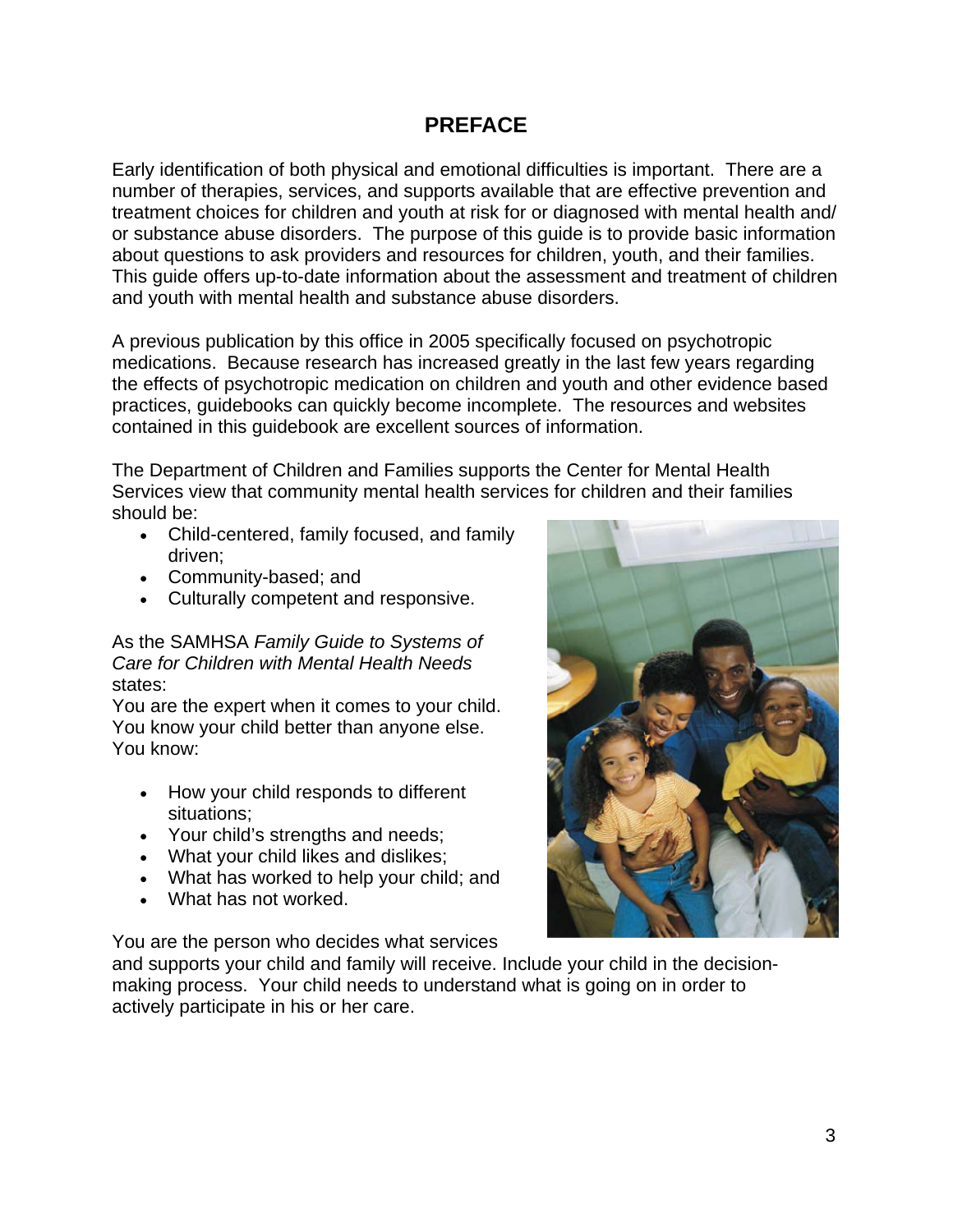# **WHAT WE KNOW ABOUT MENTAL HEALTH**

The 1999 Surgeon General's Report on Mental Health recognized that prevention



efforts aimed at reducing mental health and/or substance abuse disorders must begin with children. Studies indicate that the majority of mental illnesses begin before adulthood. In fact, one-half of all diagnosable cases of mental illness begin by age 14, and three-fourths begin before age 24 (National Institute of Mental Health, 2008).

In addition, advances in technology that allow scientists to study the brain have shown that many symptoms that lead

to a mental health and/or substance abuse diagnosis are tied to brain functioning. Brain imaging studies have demonstrated that medications and therapies can impact brain functioning and lead to a reduction in symptoms.

Researchers are working to discover what types of treatment are most effective in helping children, youth, and families. Therapies are available that teach new behaviors and ways of thinking to help children cope with symptoms, function more effectively at home and at school, and reduce the chances that their symptoms will get worse. These therapies, often called "evidence-based practices," may be designed for individuals, groups or families.

Changes in a child or youth's behavior, mood, ability to get along with others, or ability to learn new information may stem from mental, physical, or developmental problems. For this reason, a thorough assessment by experienced professionals is important in determining the cause of these difficulties. Learning that a child has a mental health and/or substance abuse problem and needs professional help, can be painful or frightening for the child and his or her family and caregivers. The family, the child, and the qualified mental health or substance abuse professionals must work together to decide what evidence based practices will be most effective.

# **WHEN TO SEEK HELP**

Mental illness can be difficult to diagnose in children for a number of reasons, including:

- Many early signs and symptoms of mental health problems look like part of normal child development. It can be especially difficult to tell the difference when the signs and symptoms first start;
- Some of the same symptoms may be seen in a number of different diagnoses;
- Some mental health problems can occur at the same time;

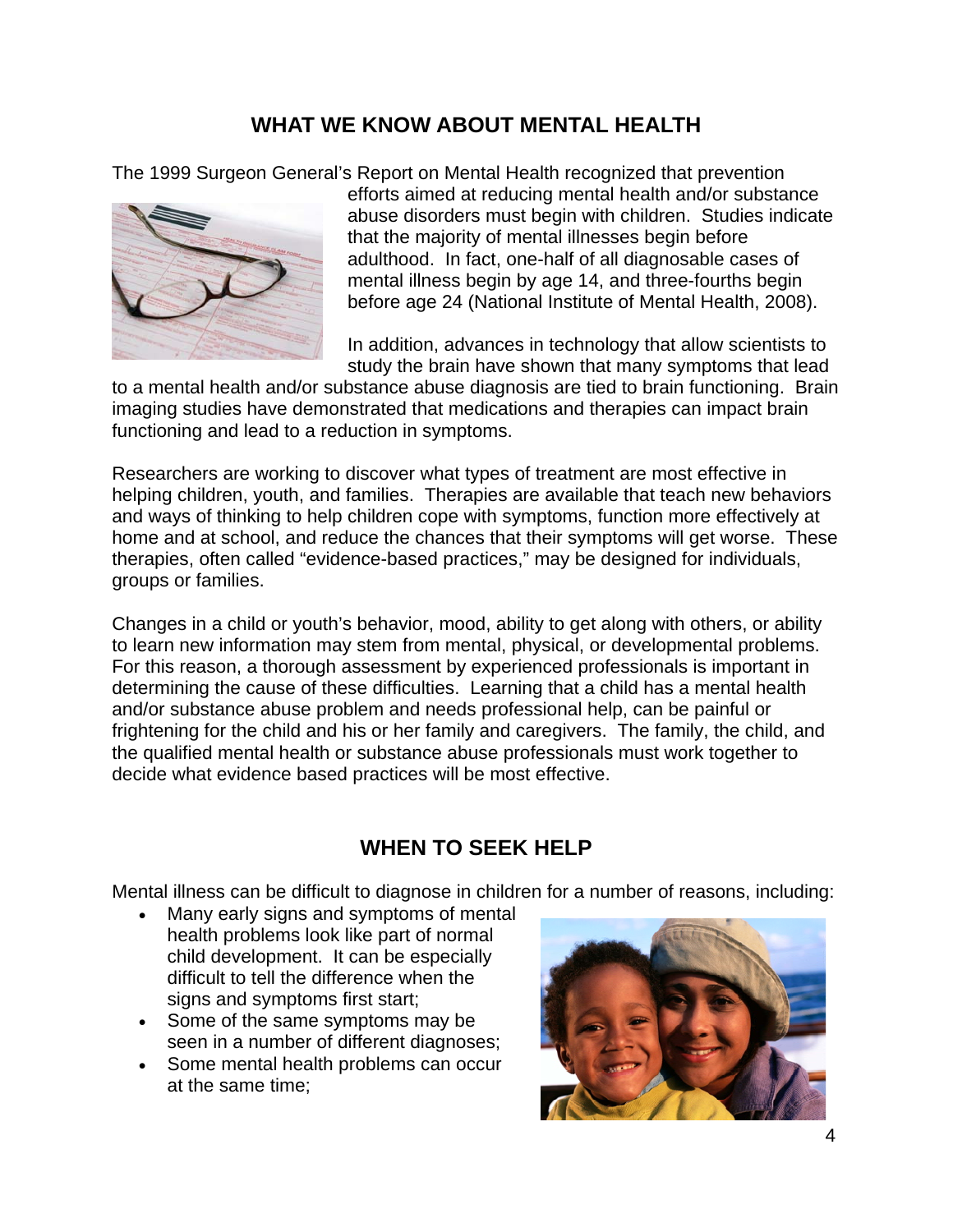- Because most diagnoses are based on behaviors we can see rather than brain functioning, behaviors can sometimes be misinterpreted. For example, children who have lived in a home where they or someone else was in physical danger may be diagnosed with attention problems rather than anxiety; and
- Families and children may not share important information with someone they don't know well because they are embarrassed, confused, or not sure what to report.

In general, consider seeking professional advice if your child or youth shows the following signs or symptoms:

Feelings:

- Having unexplained fears;
- Being very angry or irritable much of the time;
- Acting sad or hopeless;
- Feeling life is too hard to handle;
- Having thoughts of suicide or wanting to die;
- Being constantly concerned about physical problems or appearance; or
- Losing interest in things he or she used to enjoy.



#### Behaviors:

- A need to clean things or perform certain routines many times a day;
- Constant temper tantrums that cannot be explained and are long lasting;
- Frequent attacks or attempts to harm other people or animals;
- Hearing voices that cannot be explained;
- Frequent nightmares;
- Unable to sit still or focus attention or talking when it is not o.k. to talk;
- Unexplained changes in eating or sleeping habits;
- Hurting self without intending to die (for example, cutting, burning);
- Setting fires:
- Breaking rules or laws without concern for others;
- Using alcohol or drugs;
- Sudden change in school performance (dropping grades, behavior, attendance);
- Dieting or exercising to an extreme degree; or
- Other unexplained changes in behavior, mood, or thoughts.

If you or your child becomes concerned about problems with feelings and emotions, thinking, behavior, or the use of alcohol or drugs, talk with your child's pediatrician. Discuss symptoms and behaviors with your doctor to help rule out medical, vision or hearing problems, or problems with growth and development that might be mistaken for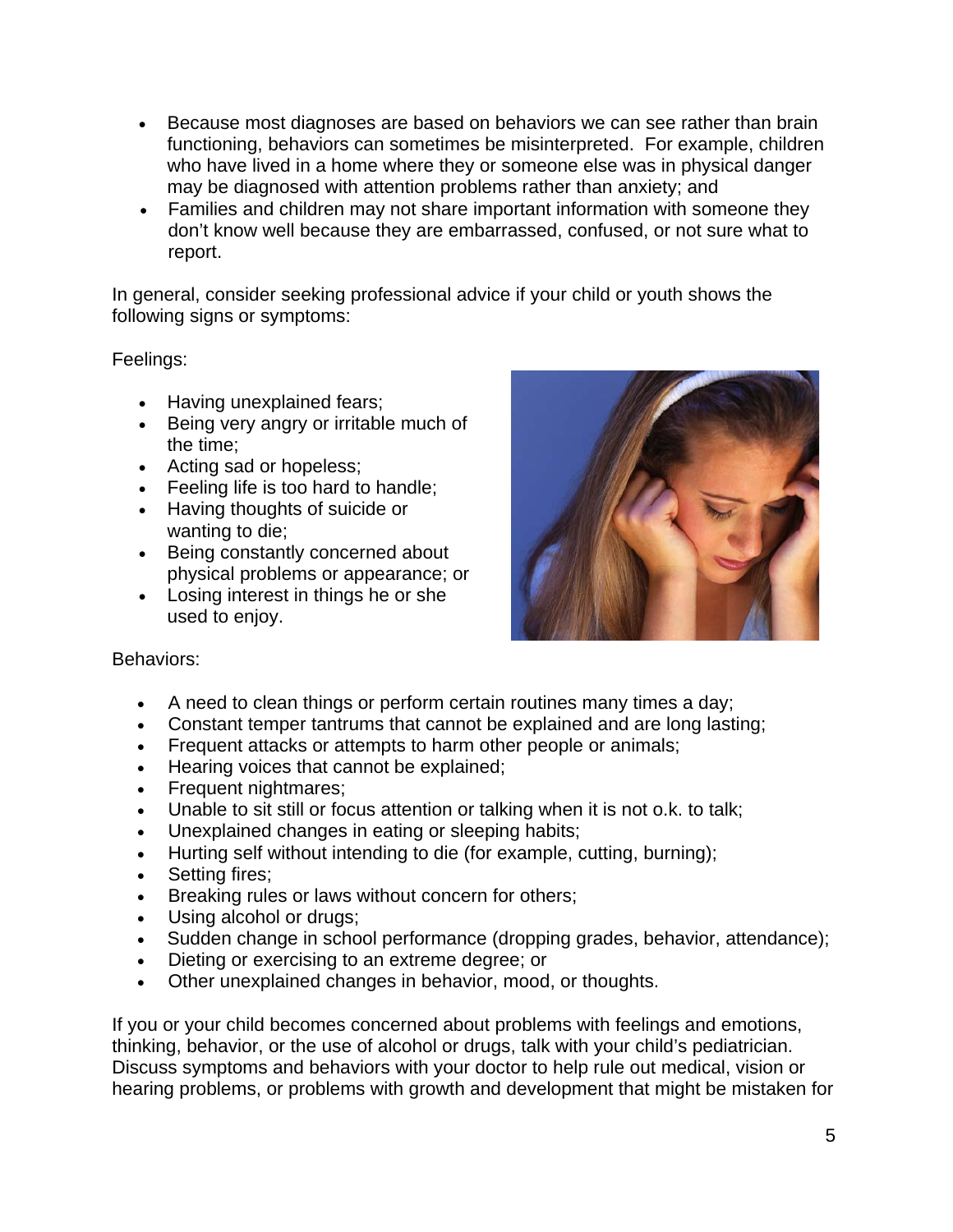a mental health or substance abuse problem. Should none of these possible problems be identified, your doctor may be able to suggest a mental health professional in your area who is experienced in diagnosing childhood mental health, substance abuse, and/ or learning disorders.

If your doctor is not able to recommend someone, talk with your child's teacher, call a family organization (a list of national and state resources is included in this guide), or talk with family and friends. Your insurance provider can give you a list of qualified providers in your area. If you do not have insurance, you may apply for Florida KidCare at http://www.doh.state.fl.us/AlternateSites/KidCare/ .

**Children's Mental Health Specialists** at the Department of Children and Families Substance Abuse and Mental Health (SAMH) Program Office are familiar with services and supports in your area. **Contact information for SAMH Office staff is available on the Department's website at** http://www.dcf.state.fl.us/regions/.

# **WHAT TO EXPECT WHEN YOU SEE A MENTAL HEALTH PROFESSIONAL FOR AN ASSESSMENT**

Assessments should include questions about your family history, your child's



developmental milestones, and questions about how your child does in school, at home, and in the community. You, your child's teacher, and your child, if he or she is old enough, may be asked to fill out questionnaires and answer questions. In some cases, testing may be suggested to rule out learning disabilities. You and your child will be asked questions about experiences that may be affecting their mood or behavior. Just as with adults, stress, frightening experiences, divorce, loss of loved ones and other life experiences can lead to emotional problems for children and youth. It is important to share this type of information with the person doing the assessment, even though it may be hard to talk about.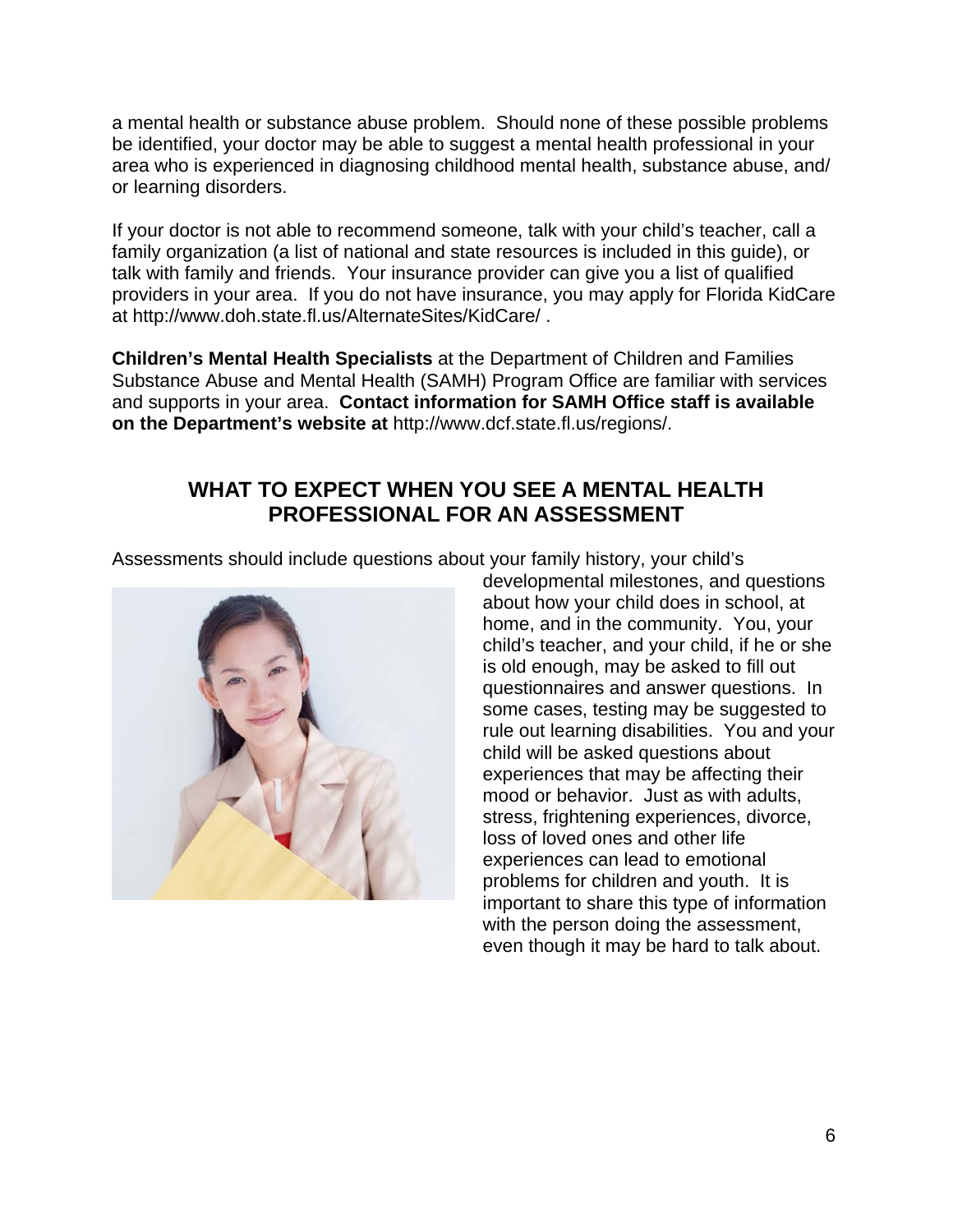You and your child or youth may see the following types of professionals for an assessment:

| <b>Specialty</b>                                                  | <b>Can Diagnose Mental</b><br><b>Health or Substance</b> | Can prescribe medi-<br>cation, if needed | <b>Provides counsel-</b><br>ing or training                                              |
|-------------------------------------------------------------------|----------------------------------------------------------|------------------------------------------|------------------------------------------------------------------------------------------|
| Psychiatrists                                                     | yes                                                      | yes                                      | May; some provide<br>both therapy and<br>medication; some<br>provide medication<br>only. |
| Psychologists                                                     | yes                                                      | no                                       | yes                                                                                      |
| <b>Pediatricians or Family</b><br>Physicians                      | yes                                                      | yes                                      | no                                                                                       |
|                                                                   |                                                          |                                          |                                                                                          |
| <b>Neurologists</b>                                               | yes                                                      | yes                                      | no                                                                                       |
| <b>Clinical Social Workers</b><br>& Mental Health Coun-<br>selors | yes                                                      | no                                       | yes                                                                                      |

# **DIAGNOSIS AND TREATMENT**

The most common diagnoses for children and youth are:

- Attention Deficit Disorder with or without Hyperactivity;
- Depression;
- Anxiety Disorders (including Posttraumatic Stress Disorder);
- Oppositional Defiant Disorder;
- Conduct Disorder; and
- Substance Use or Abuse.

It is important that the services and supports decided upon by you, your child, and involved providers are based on your wishes and needs. Working together, your child, family, qualified mental health or substance abuse providers, and any other persons identified by you and your child as part of your child and family team, will decide on a plan of care. All the persons identified to assist your child and family need to be able to communicate with each other. This can be complicated when you and your child are working with more than one treatment provider or if services are provided in different settings.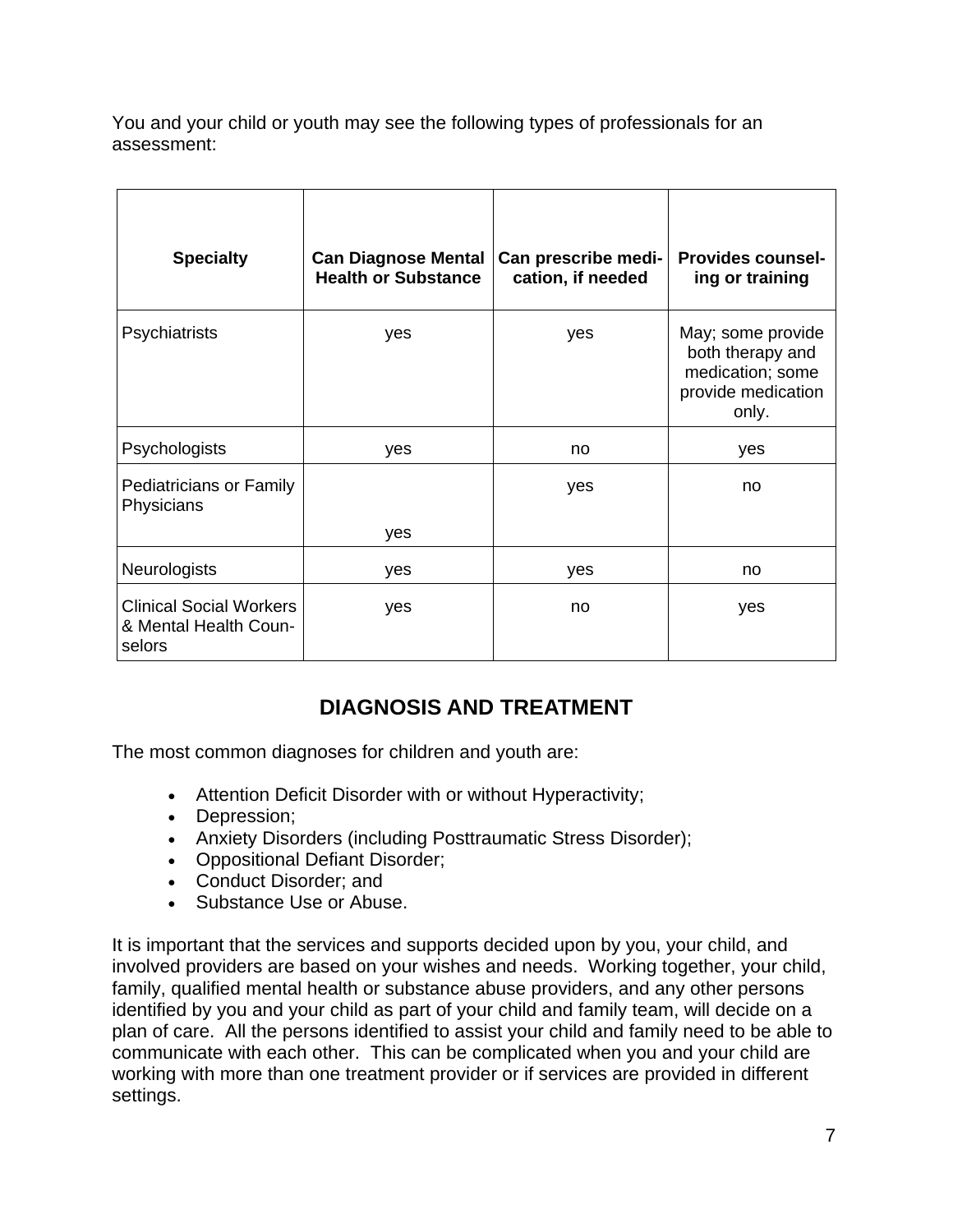# **CHOOSING THE RIGHT SERVICES AND SUPPORTS**

Community Services and Supports:

Knowledge about effective treatments for mental health and substance abuse disorders is rapidly expanding as research into the connection between the behaviors that we see and how the brain works is better understood. Therapies, both "talk" and medication, take time to "prove" themselves effective with different signs, symptoms and age



groups. Just as with physical health, ideas about causes and effective treatment change over time. Keeping up with those changes can be a challenge. It is important that you and your child feel comfortable with the services you choose. You may want to talk to more than one mental health provider as you decide on what is best for you and your child.

As children and youth grow and develop, what was effective at one age and stage of development may no longer work for him or her. Children and youth should be

encouraged to report changes in thoughts, feelings or moods so that services and supports can be adjusted when needed. Respecting their thoughts and feelings can help children to feel more in control of their lives and more likely to cooperate with treatment.

In addition to individual, family, group therapy, and medication, there are other services and supports that may be helpful if they are available in your community:

- Behavior Analysts work with children and families at home and at school to address behavioral difficulties that interfere with the child's ability to function effectively and get along with others;
- Case Managers coordinate services and supports for children with a serious mental health problems; this includes coordinating all necessary medical and mental health care, along with associated supportive services;
- Family Peer Specialists are individuals with lived experience as a caregiver of a child or youth with a mental health diagnosis. They provide peer mentoring and support for families. See http://floridapeernetwork.org/index.htm for more information;
- Home-Based Services are services provided in a family's home or other settings rather than in an office or mental health center. Examples include parent training, counseling, and working with family members to identify, find, or provide other necessary help. The goal of these services is to prevent the child from being placed outside of the home;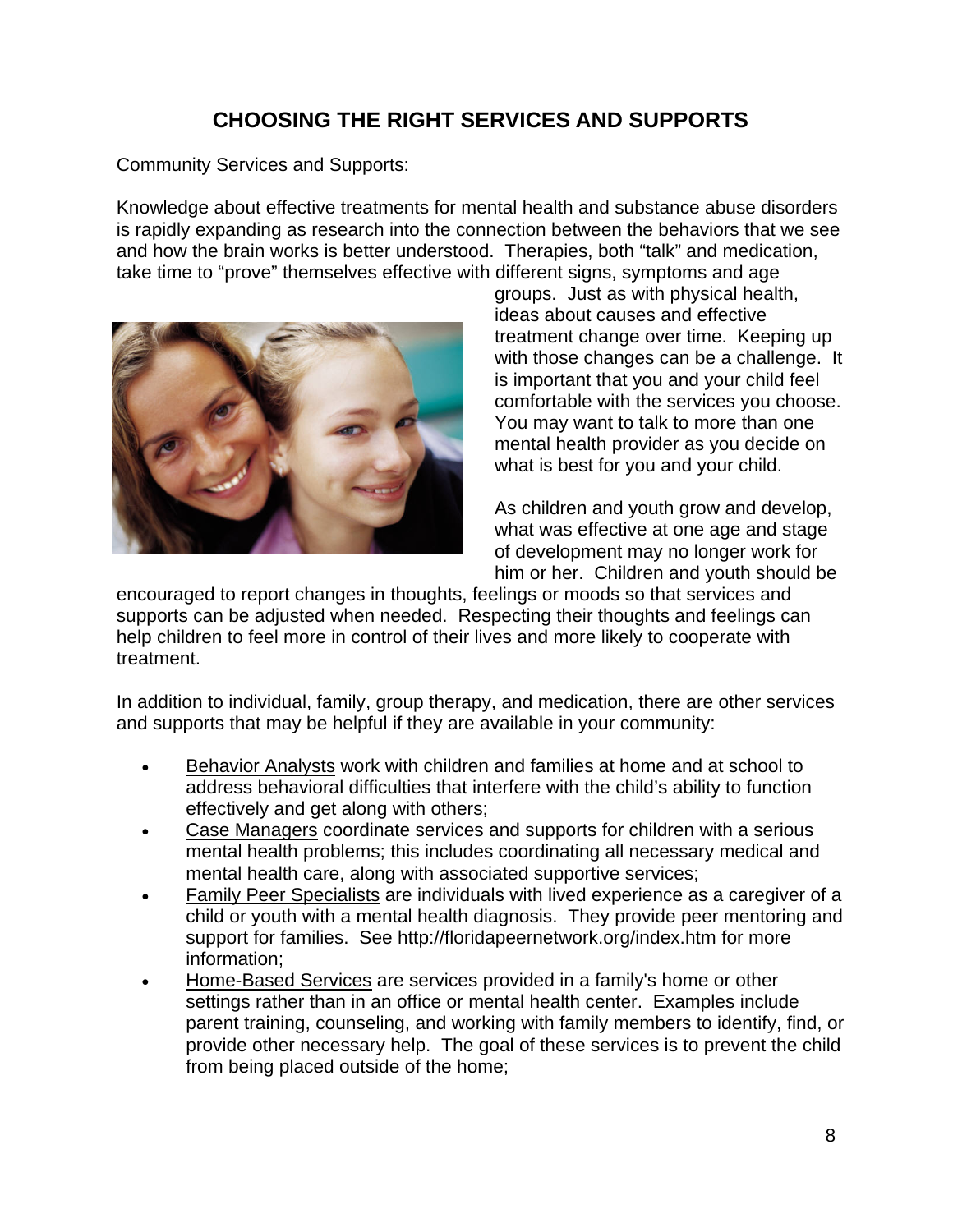- Respite Care is a service that provides a break for parents who have a child with a serious emotional disturbance. Trained parents or counselors take care of the child for a brief period of time. This gives families relief from the strain of taking care of a child with a serious emotional disturbance; and
- School-Based Assessment and Counseling Services are available for children and youth who meet criteria for these services and who have a documented need for these services identified in their Individual Education Plan (IEP). More information about resources is available at http://sss.usf.edu/resources/ index.html.

# **QUESTIONS TO ASK YOUR MENTAL HEALTH PROVIDER**

Whether you decide on behavioral interventions, talk therapy, medication, or a combination, the following questions are important to ask:

#### **General**

- What treatment(s) do you recommend?
- Why do you recommend this treatment?
- How do you expect this treatment to help? What changes should we expect?
- Are there any potential risks? If yes, what are they?
- If there are risks, do the benefits outweigh the risks? How?
- What evidence is there that this treatment will work?
- Are there other treatments that might also work? If so, what are they?



- How often will we need to schedule appointments? And for how long?
- Do you have any written information about this treatment?
- Will we have "homework?"

#### Medication

- What is the name of the medication?
- Is it called by any other name?
- What is it used for?
- Is it used for any other conditions than it is being used for with my child?
- Are there other medications that might be as effective?
- Why are you recommending this one?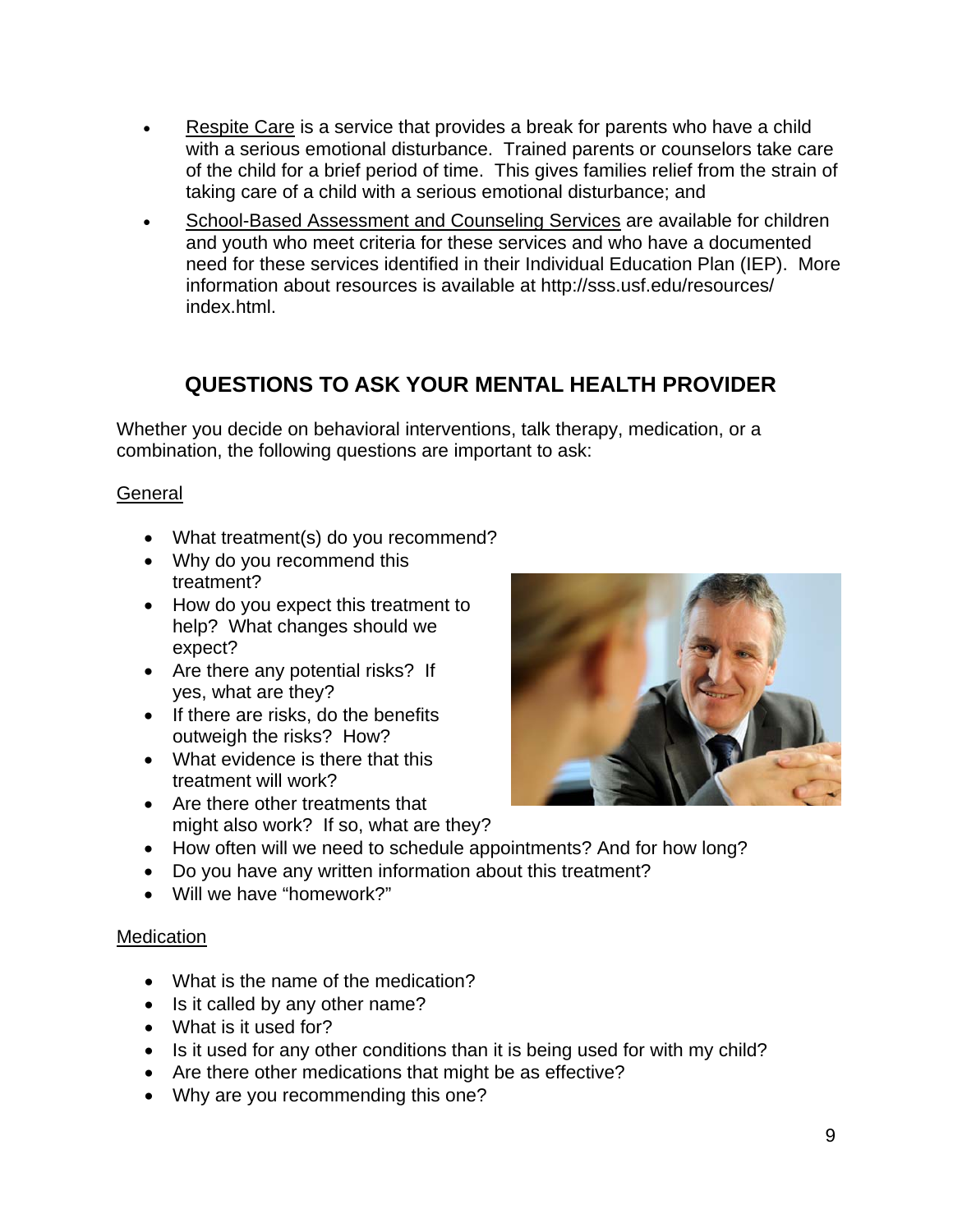- Are there side effects?
- Will these side effects affect school performance?
- What side effects could occur that you would want to know about immediately?
- Are there medications or foods that should be avoided while taking this medication?
- Are there any Food and Drug Administration (FDA) warnings for this medication?
- How will we know if the medication is working?
- How long might that take?
- How long will my child or youth need to take this medication?
- Will any tests or blood work need to be done while he or she is taking this medication?
- When and how should this medication be given?
- What if we miss a dose?
- Do you have written information about this medication?
- What is the cost? Will it be covered by my insurance?

#### Coordination of Services

- How will information about the services and supports we decided on be shared with all of those involved?
- Will we need to involve the school or any other agency in this plan?
- Who do we contact if we have questions or need help?

Please do not feel limited by this list of questions. They are only suggestions. Space is provided here for questions you and your family may have.

# **INFORMATION ABOUT MEDICATION**

Any medication, including over the counter and herbal remedies, may have negative as well as positive effects. Medications may have different effects on individuals based on age, stage of development, activity level, other health factors, and other medications the person is taking. Information about the safety, potential risks and benefits, and indicated uses of medication has expanded greatly in the last few years.

The decision about whether to undergo any treatment for any health condition should be based on the available information about the potential risks and benefits of that treatment and the wishes and beliefs of you and your child or youth. The **Food and Drug Administration** (FDA) http://www.fda.gov/ is the source of the most up to date information about research regarding medications. You can find this website at www.fda.gov . The web site also includes a number of resources for families including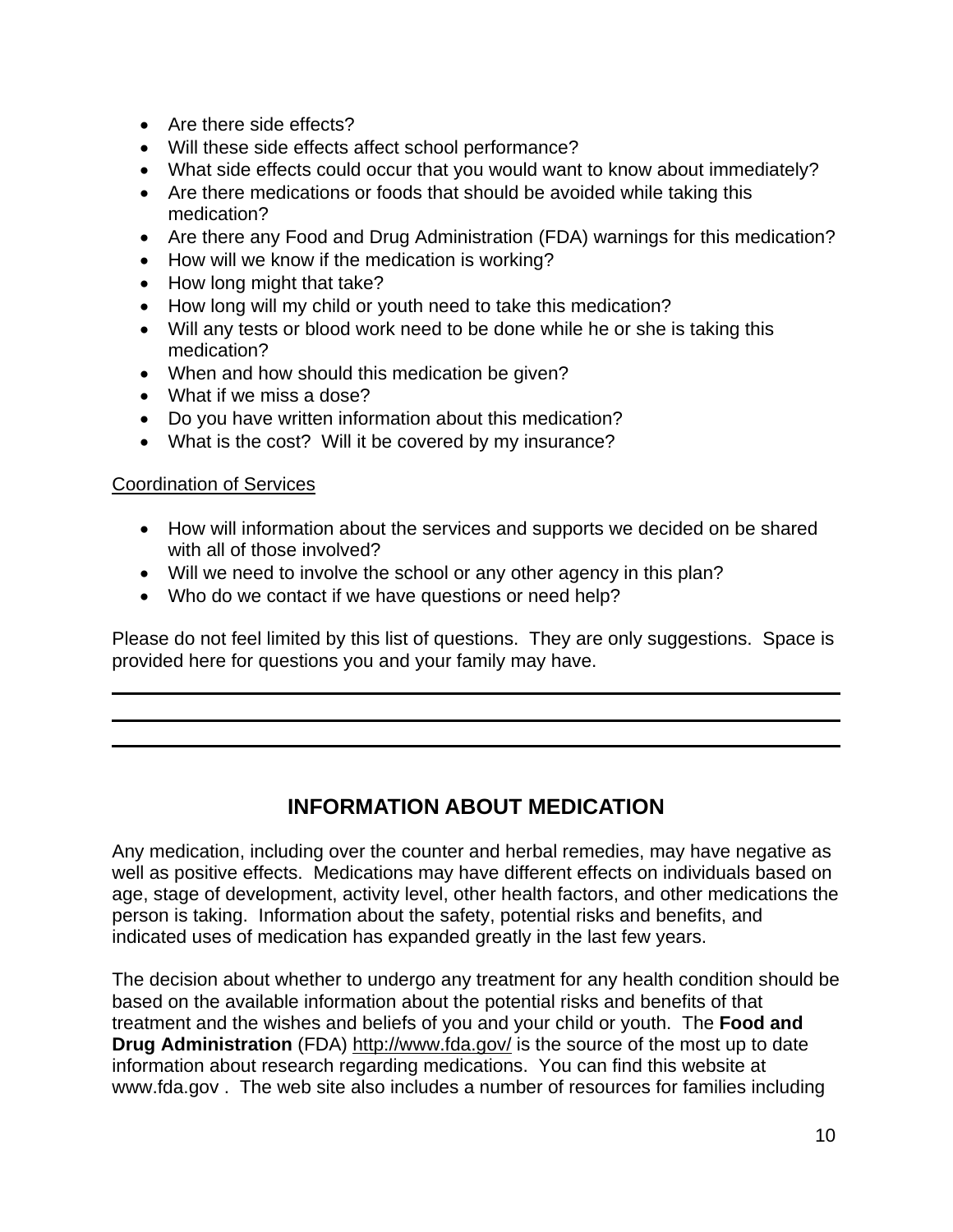"Medicines in My Home," with information about overthe-counter medication. In addition to the FDA website:

- Your doctor or pharmacist may have printed fact sheets with detailed information in addition to the enclosures which come with the medication;
- Talk with your doctor, his or her nurse, or your pharmacist if you have questions; and
- Encourage your child or youth to do the same.

In Florida, best practice guidelines for adults and children have been developed by a nationally recognized panel of experts. These guidelines are updated every two years. Guidelines for children can be found at:

http://flmedicaidbh.fmhi.usf.edu/ recommended\_child\_guidelines.htm



# **OTHER SOURCES OF INFORMATION**

Information about effective treatments, medication uses, side effects and resources change rapidly. Because of this, it is important to know good sources of reliable up-todate information. In addition to the information you should be given by the providers you and your child are working with there are a number of excellent resources available. Many of the most up to date resources are on the internet. For those without internet access, staff at your local library and community centers can assist in finding these websites. Information is also available online for children and youth. Just as with adults, their active involvement in learning more about their diagnosis and steps they can take to cope with symptoms can increase their sense of control.

#### **1. American Psychiatric Association**

The American Academy of Child and Adolescent Psychiatry maintains a resource for Families webpage which includes information about current clinical trials, commonly diagnosed conditions, and medication use. http://www.aacap.org/cs/forFamilies

#### **2. American Psychological Association (APA)**

The APA Help Center is an online resource containing information about specific psychological problems, effective treatments, and news about new findings. http://www.apahelpcenter.org/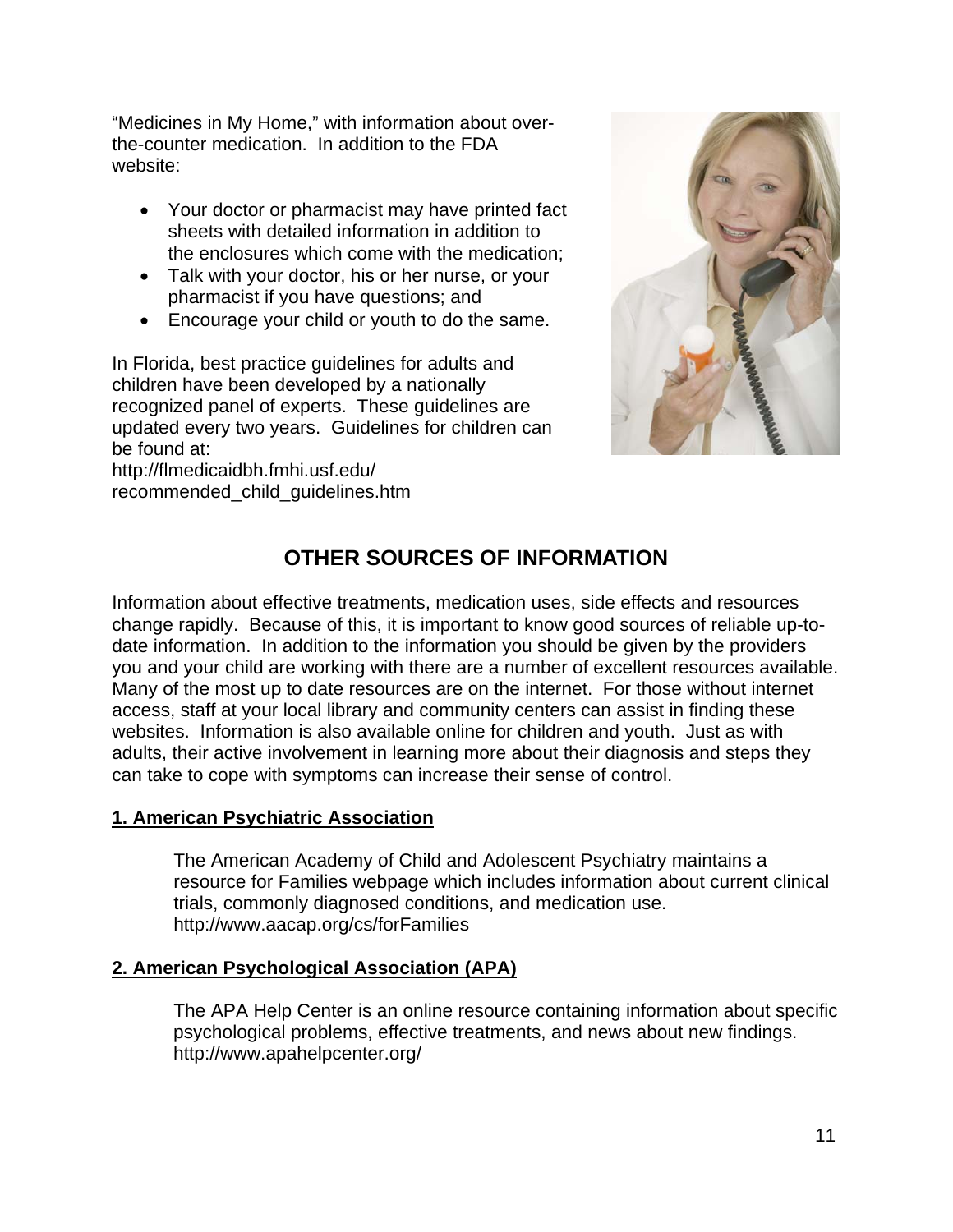#### 3. **Building Bridges Initiative**

A national effort to advance a set of values and principles for comprehensive, coordinated, and collaborative community approaches to address the needs of children with significant emotional and behavioral disorders and their families when a child is in a residential treatment program. Resources are available on the website and at the end of this guide to help families evaluate possible residential treatment providers.

http://www.buildingbridges4youth.org/index.html

#### **4. National Institute of Mental Health (NIMH)**

This website contains up-to-date information regarding research about effective treatment and prevention. Publications for children, adults, and their families are available as well.

http://www.nimh.nih.gov/index.shtml

Also included on the NIMH website is a link to lesson plans for youth on the biological basis for mental health disorders. The resource contains a teacher's guide and interactive activities for youth. A video is available in which young people talk about their experience with mental illness, *In Their Own Words.*  http://science-education.nih.gov/customers.nsf/MSMental

#### **5. Substance Abuse and Mental Health Association (SAMHSA)**

Current information about mental health and substance abuse issues. http://www.samhsa.gov/

SAMHSA Website includes a link to resources for families: http://www.family.samhsa.gov/

Family Guide to System of Care for Children with Mental Health Needs: http://www.systemsofcare.samhsa.gov/newinformation/familyguide.aspx

#### **6. National Alliance of Mental Illness (NAMI)**

An excellent source of information, sources of support, and advocacy efforts.

National site: http://www.nami.org/

Florida site: http://www.nami.org/MSTemplate.cfm?MicrositeID=279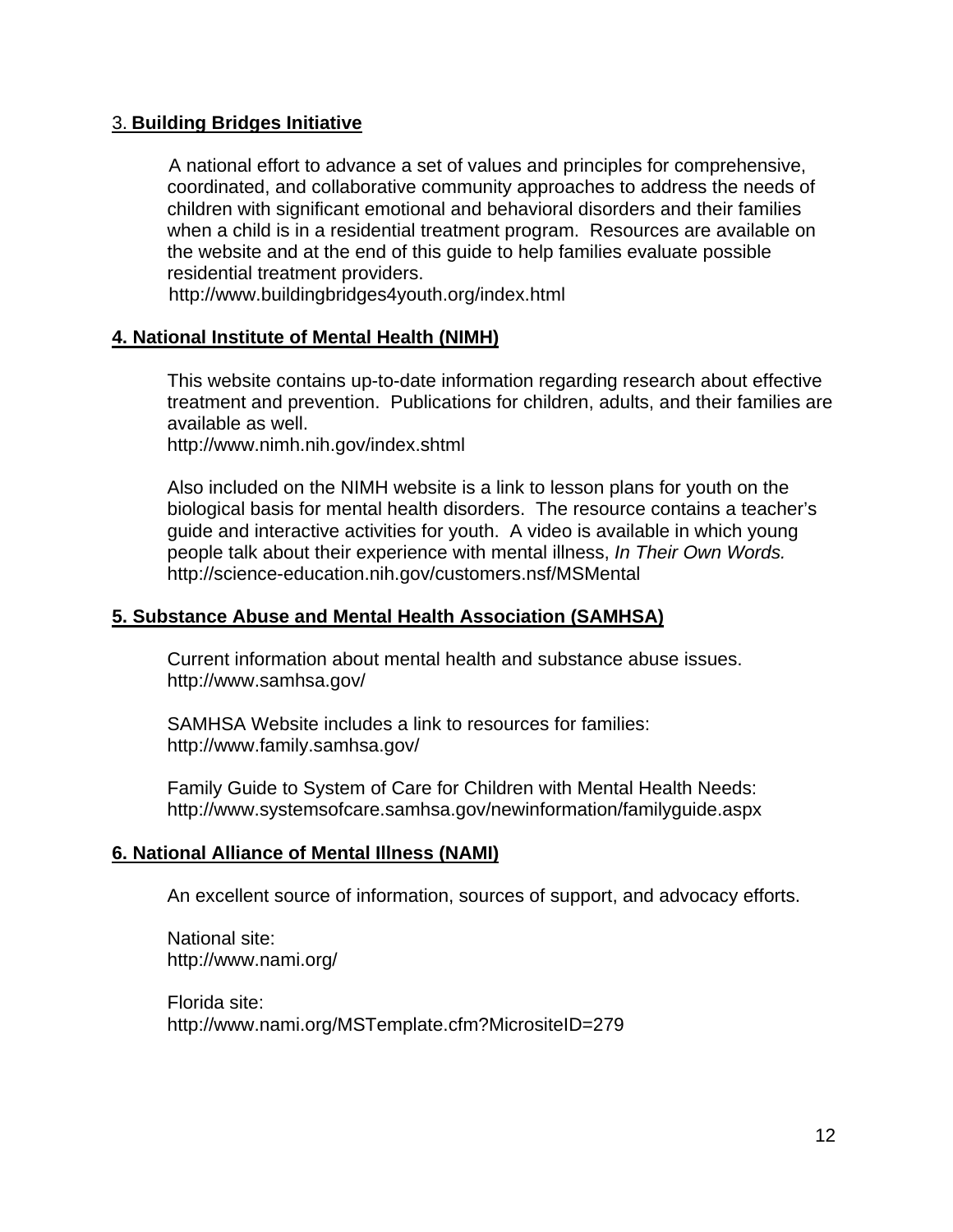#### **7. Mental Health America**

Mental Health America (formerly known as the National Mental Health Association), is a nonprofit organization dedicated to promoting mental wellness for the nation.

http://www.mentalhealthamerica.net/

Florida Affiliates: http://www.mentalhealthamerica.net/index.cfm?objectid=E422360D-1372-4D20- C8A0285839C8503C&search=yes

#### **8. National Child Traumatic Stress Network (NCTSN)**

Children and families who have been exposed to frightening situations, storms, domestic violence, unpleasant medical procedures and treatments or other experiences that overwhelm their ability to cope, may face mental health challenges, are at greater risk for substance abuse, and may experience physical symptoms as well. The NCTSN network contains excellent information for families about services and supports that may be helpful. http://www.nctsnet.org/nccts/nav.do?pid=ctr\_aud\_prnt

#### **9. National Federation of Families for Children's Mental Health**

The Federation of Families has important information for children, youth, and their families. The organization works to inform and empower families and youth to be active participants in not only their own recovery but in state and local efforts to make the mental health system more effective. The site includes a link to Youth Move National, a youth led national organization. http://www.ffcmh.org/

Federation of Families for Children's Mental Health, Inc., Hillsborough County: http://www.federationoffamilies.com/home.html

Federation of Families of Palm Beach County: https://www.fofopbc.org/Home\_Page.html

#### **10. MPOWER Musicians for Mental Health**

A website for youth sponsored by Mental Health America designed to provide information and reduce the stigma facing young people with mental health problems.

http://www.mpoweryouth.org/index.html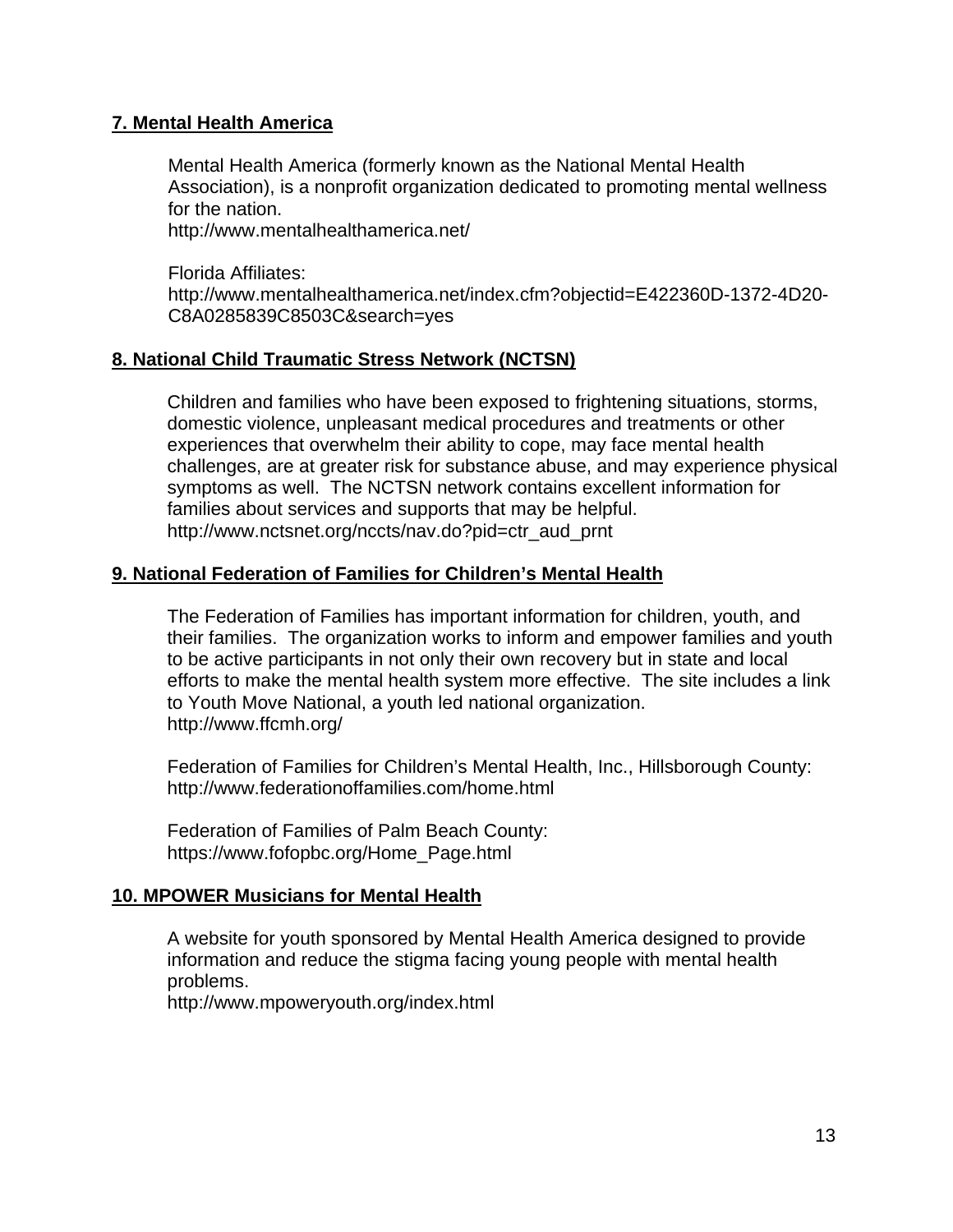#### **11. NIDA for Teens: The Science Behind Drug Abuse**

An excellent resource for parents, teachers, and youth of drugs of abuse. The "Mind Over Matter" link includes a teacher's guide to the effects of drugs on the brain.

http://teens.drugabuse.gov/mom/tg\_intro.php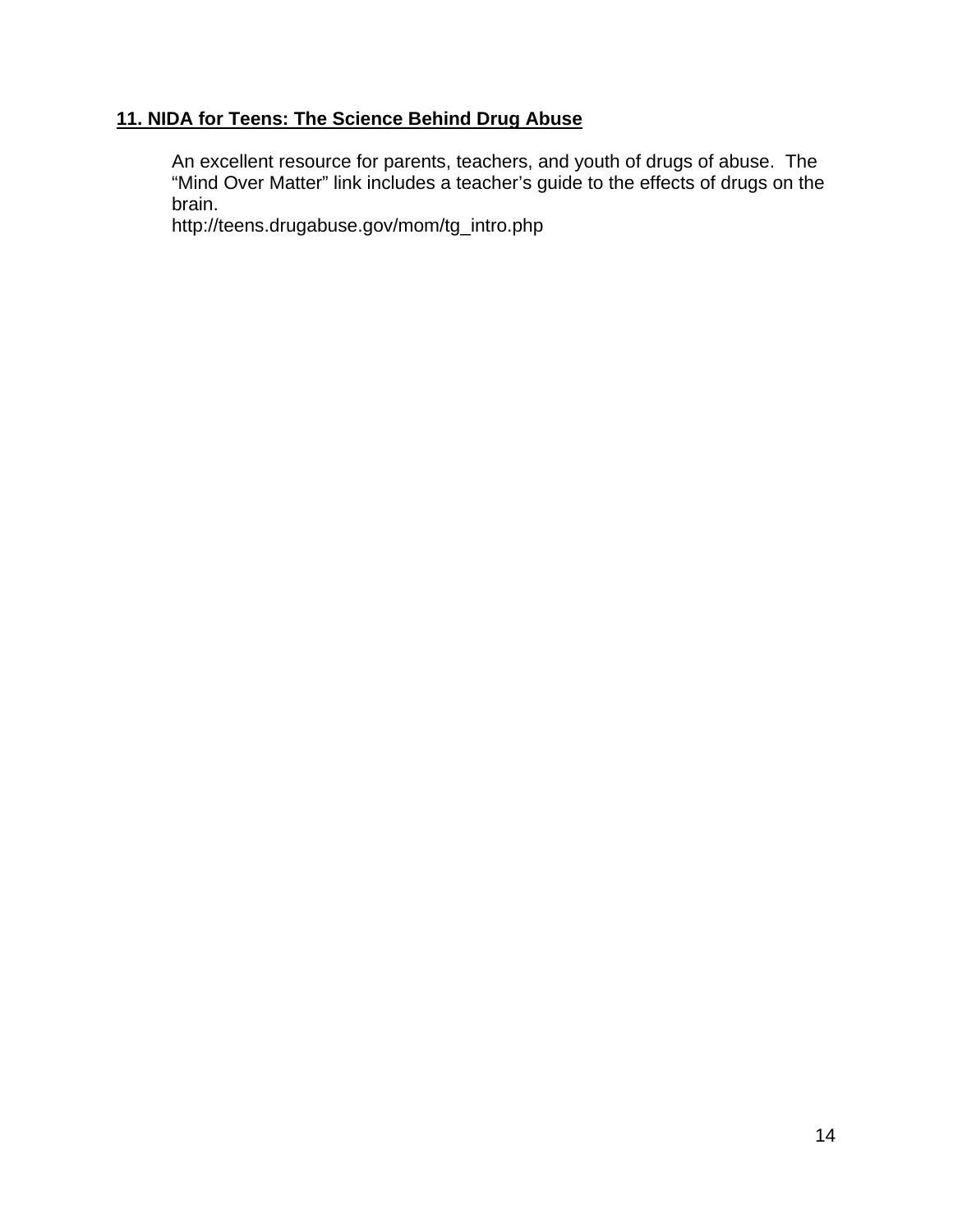| <b>NOTES</b> |  |  |  |
|--------------|--|--|--|
|              |  |  |  |
|              |  |  |  |
|              |  |  |  |
|              |  |  |  |
|              |  |  |  |
|              |  |  |  |
|              |  |  |  |
|              |  |  |  |
|              |  |  |  |
|              |  |  |  |
|              |  |  |  |
|              |  |  |  |
|              |  |  |  |
|              |  |  |  |
|              |  |  |  |
|              |  |  |  |
|              |  |  |  |
|              |  |  |  |
|              |  |  |  |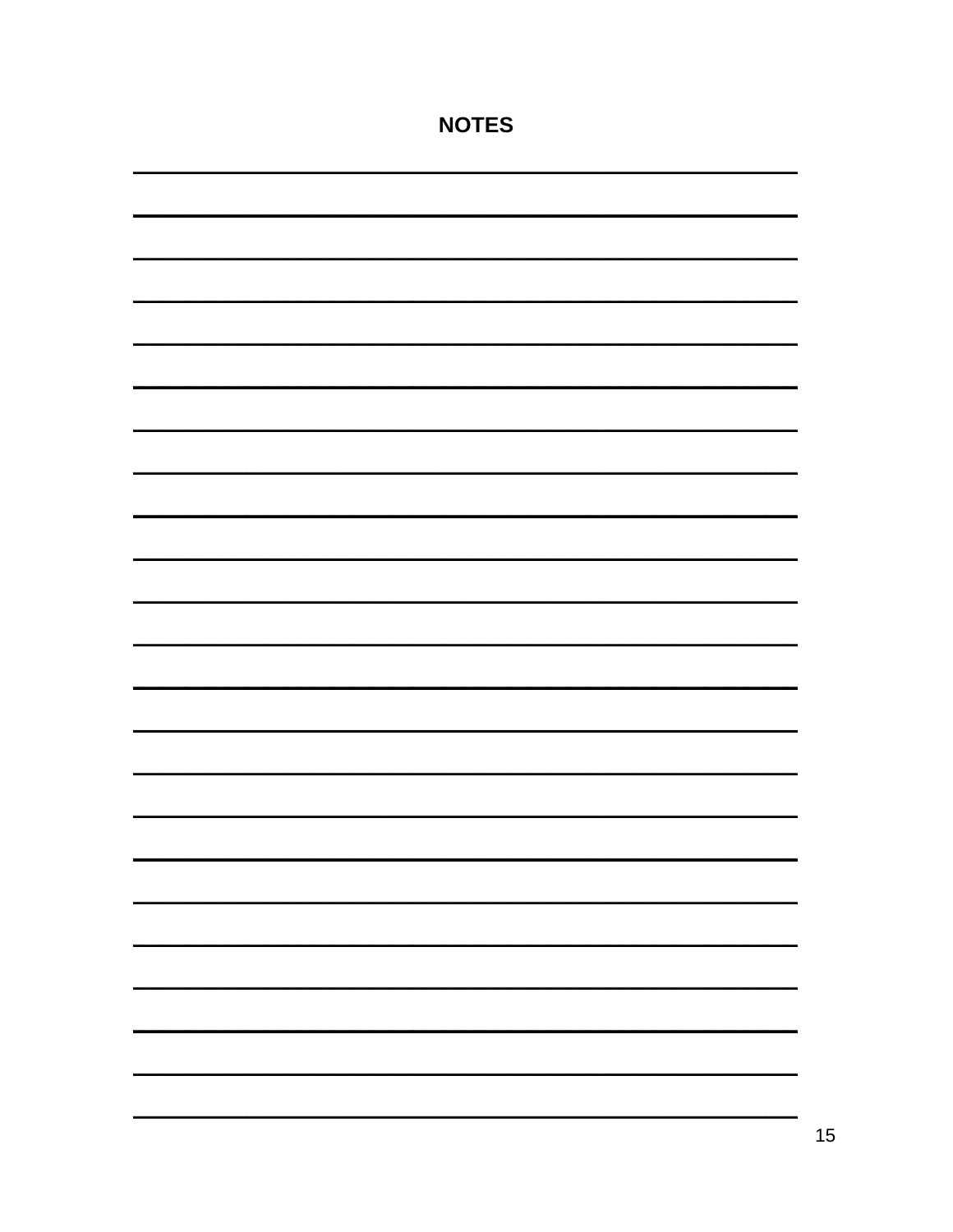#### **DEFINITIONS**

**Applied Behavior Analysis-**Applied behavior analysis (APA) applies the principles of learning to address the behavioral needs of a wide variety of individuals in many different settings. Professionals use APA to assist children and youth to maintain or learn new skills and improve socially significant behavior.

**Assessment**-A professional review of child and family needs that is done when services are first sought from a caregiver. The assessment of the child includes a review of physical and mental health, intelligence, school performance, family situation, and behavior in the community. The assessment identifies the strengths of the child and family. Together, the caregiver and family decide what kind of treatment and supports, if any, are needed.

**Attention-Deficit/Hyperactivity Disorder (ADHD)-**A chronic condition and the most commonly diagnosed behavioral disorder among children and adolescents. It affects between 3 and 5 percent of school-aged children in a 6-month period (U.S. Department of Health and Human Services, 1999).

**Autism**-also called autistic disorder, is a complex developmental disability that appears in early childhood, usually before age 3. Autism prevents children and adolescents from interacting normally with other people and affects almost every aspect of their social and psychological development.

**Bipolar Disorder**-A mood disorder sometimes called manic-depressive illness or manic -depression that characteristically involves cycles of depression and mania or irritability.

**Case Manager**-A case manager is an individual who organizes and coordinates services and supports for children with mental health and/or substance abuse problems and their families.

**Case Management**-A service that helps people arrange for appropriate services and supports. A case manager coordinates mental health, social work, educational, health, vocational, transportation, advocacy, respite care, and recreational services, as needed. The case manager makes sure that the changing needs of the child and family are met.

**Child and Family Team (CFT)**-A team of people that includes, at a minimum, the child or youth and his/her family, a social worker or therapist, and any other important people who are identified and invited by the child/youth and family to participate in planning. The team develops a service plan for the child/youth and coordinates care. This may include teachers, extended family members, friends, family support partners, healthcare providers, coaches, community resource providers, representatives from faith-based organizations, an agent from other service systems like child welfare, developmental disabilities, or juvenile justice, etc. Family members and youth (in developmentally appropriate ways) should play a central role on the child and family team. The size, scope and intensity of team member involvement are determined by: (1) objectives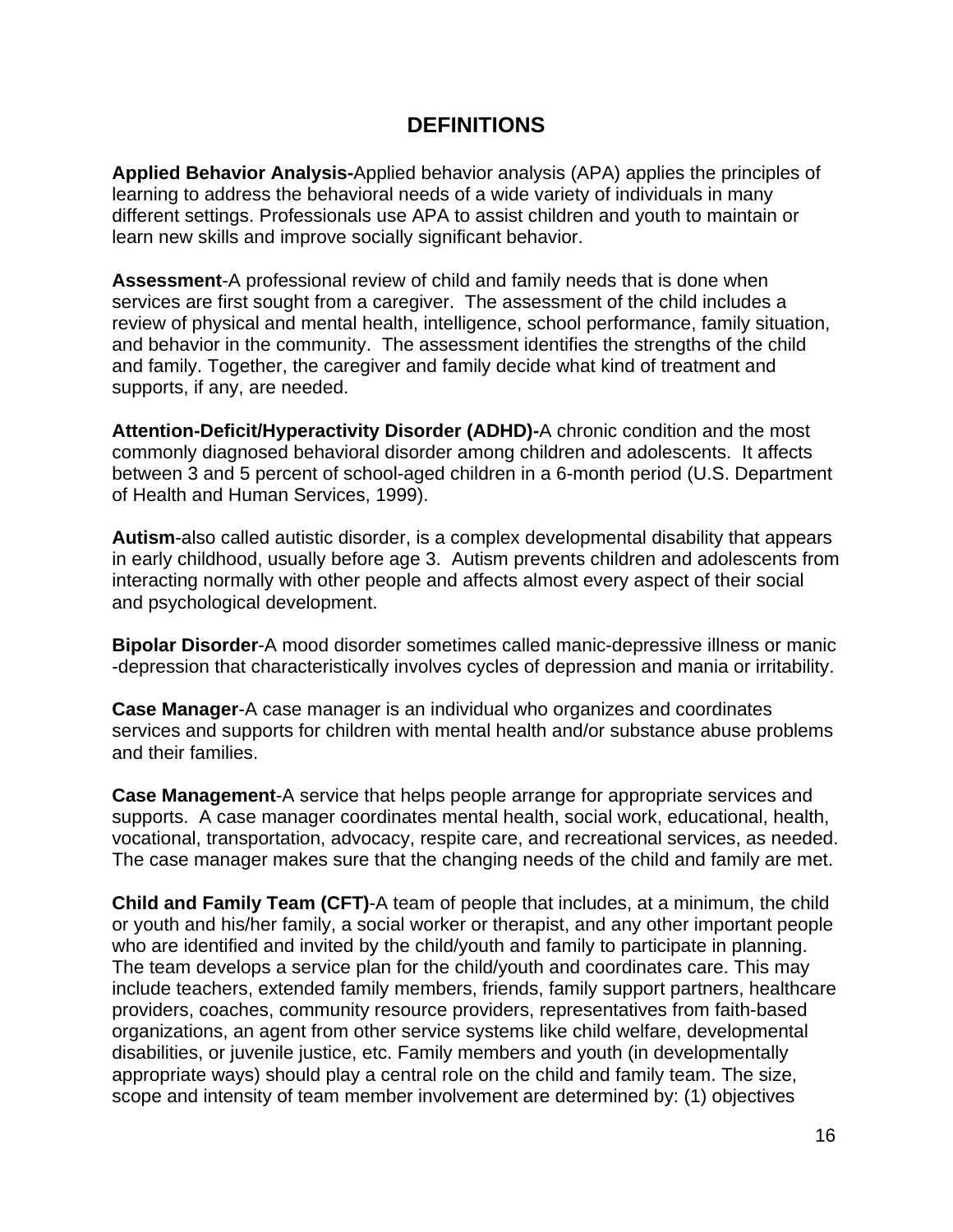established for the child; (2) needs and wishes of the family in providing for the child; and (3) which individuals are needed to develop an effective service plan. The size of the team can change as needed to be successful on behalf of the child. Ideally, there would be some continuity in team membership over time regardless of where he/she is receiving services.

**Clinical Psychologist**-Clinical psychologists have completed a doctoral program in psychology and a yearlong clinical internship prior to being licensed. Psychologists help mentally and emotionally-distressed individuals adjust to life and may assist medical and surgical patients in dealing with illnesses or injuries. Psychologists often interview children or adults and give diagnostic tests. They may provide individual, family, or group psychotherapy and may design and implement behavior modification programs.

**Clinical Social Worker**-Clinical social workers are health professionals trained in clientcentered advocacy that assist clients with information, referral, and direct help in dealing with local, State, or Federal government agencies. Licensed clinical social workers provide therapy.

**Cognitive Therapy**-Cognitive therapy aims to identify and correct thinking patterns that can lead to feelings and behaviors that may be troublesome, self-defeating, or even self-destructive. The goal is to replace such thinking with a more balanced view that, in turn, leads to more fulfilling and productive behavior.

**Cognitive/Behavioral Therapy**-A combination of cognitive and behavioral therapies, this approach helps people change negative thought patterns, beliefs, and behaviors so they can manage symptoms and enjoy more productive, less stressful lives.

**Conduct Disorders**-Children with conduct disorder repeatedly violate the personal or property rights of others and the basic expectations of society. A diagnosis of conduct disorder is likely when these symptoms continue for six months or longer. Conduct disorder is known as a disruptive behavior disorder because of its impact on children and their families, neighbors, and schools.

**Continuum of Care**-A term that implies a progression of services that a child moves through, usually one service at a time. More recently, it has come to mean comprehensive services.

**Co-Occurring Mental Health and Substance Abuse Disorder**-The presence of both a mental health and substance abuse disorder. Effective treatment combines treatment for both disorders. Co-Occurring enhanced providers are able to provide integrated services to individuals in one agency.

**Coordinated Services**-Child-serving organizations talk with the family and agree upon a plan of care that meets the child's needs. These organizations can include mental health, education, juvenile justice, and child welfare.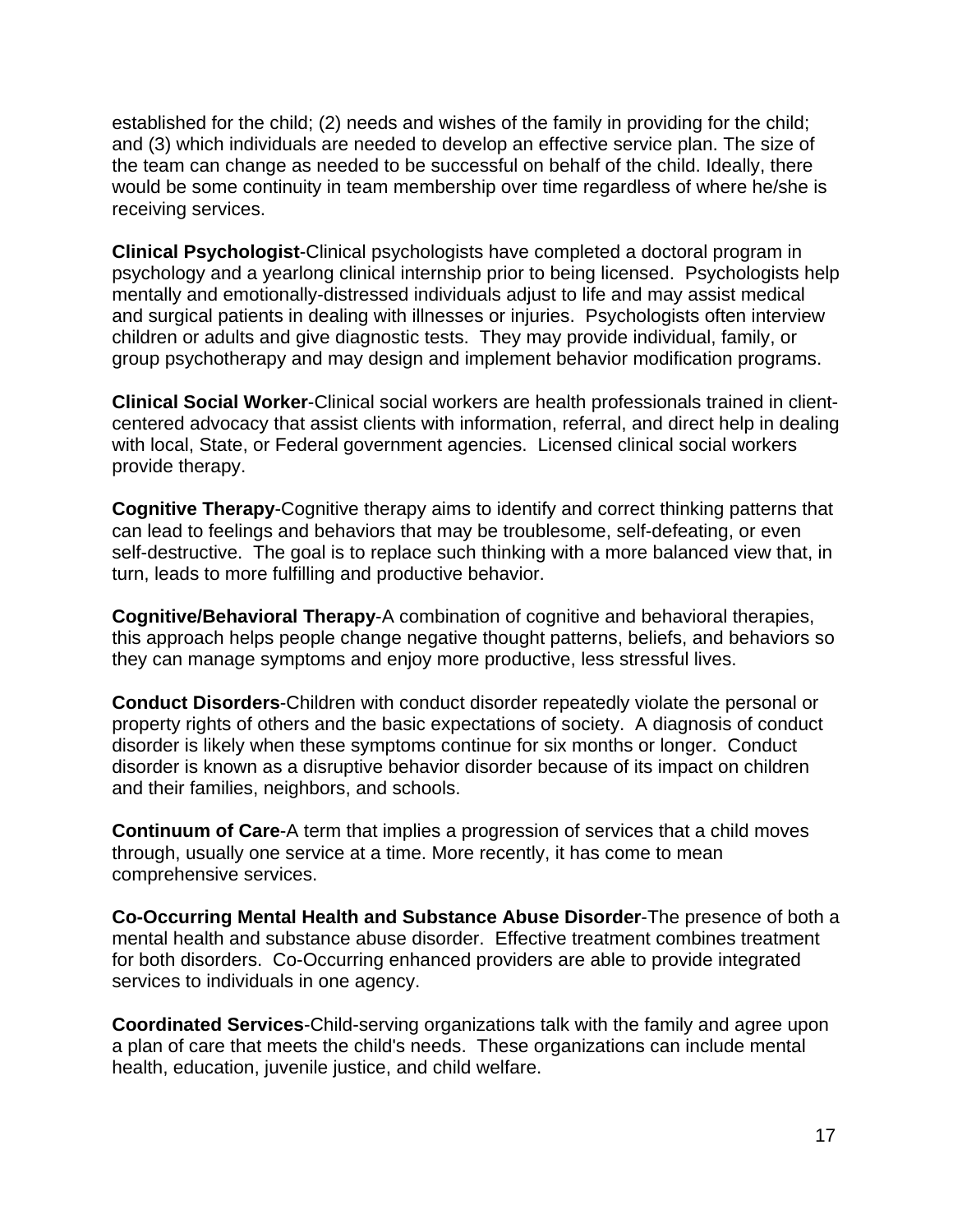**Cultural Competence**-Help that is sensitive and responsive to cultural differences. Providers should be aware of the impact of culture and possess skills to help provide services that respond appropriately to a person's unique cultural differences, including race and ethnicity, national origin, religion, age, gender, sexual orientation, language, or physical disability. They also adapt their skills to fit a family's values and customs.

**DSM-IV (***Diagnostic and Statistical Manual of Mental Disorders***, Fourth Edition)**-An official manual of mental health problems developed by the American Psychiatric Association. Psychiatrists, psychologists, social workers, and other health and mental health care providers use this reference book to understand and diagnose mental health problems. Insurance companies and health care providers also use the terms and explanations in this book when discussing mental health problems.

**Delusions**-Delusions are thoughts or beliefs that have no basis in reality.

**Depression-**Depression is a mood disorder characterized by intense feelings of sadness that persist beyond a few weeks. Two neurotransmitters-natural substances that allow brain cells to communicate with one another-are implicated in depression: serotonin and norepinephrine.

**Developmental Milestones**-A set of functional skills or age-specific tasks that most children can do at a certain age range. Your pediatrician uses milestones to help check how your child is developing. Although each milestone has an age level, the actual age when a normally developing child reaches that milestone can vary quite a bit.

**Drug Formulary**-The list of prescription drugs for which a particular employer insurance plan or other benefit programs will pay. Formularies are either "closed," including only certain drugs or "open," including all drugs. Both types of formularies typically impose a cost scale requiring consumers to pay more for certain brands or types of drugs.

**Emergency and Crisis Services**-A group of services that is available 24 hours a day, 7 days a week, to help during a mental health emergency. Examples include telephone crisis hotlines, suicide hotlines, crisis counseling, crisis residential treatment services, crisis outreach teams, and crisis respite care.

**Express and Informed Consent**-Informed consent is a legal document in all 50 states. It is an agreement for a proposed medical treatment. It requires physicians and other health care providers to explain in terms that children and families can understand the benefits, risks, and alternatives to the proposed treatment. Information should also include the anticipated length of treatment and expected outcomes. It is the method by which fully informed persons are involved in choices about their health care.

**Family-Centered Services**-Services designed to meet the specific needs of each individual child and family. Children and families should not be expected to fit into services that do not meet their needs.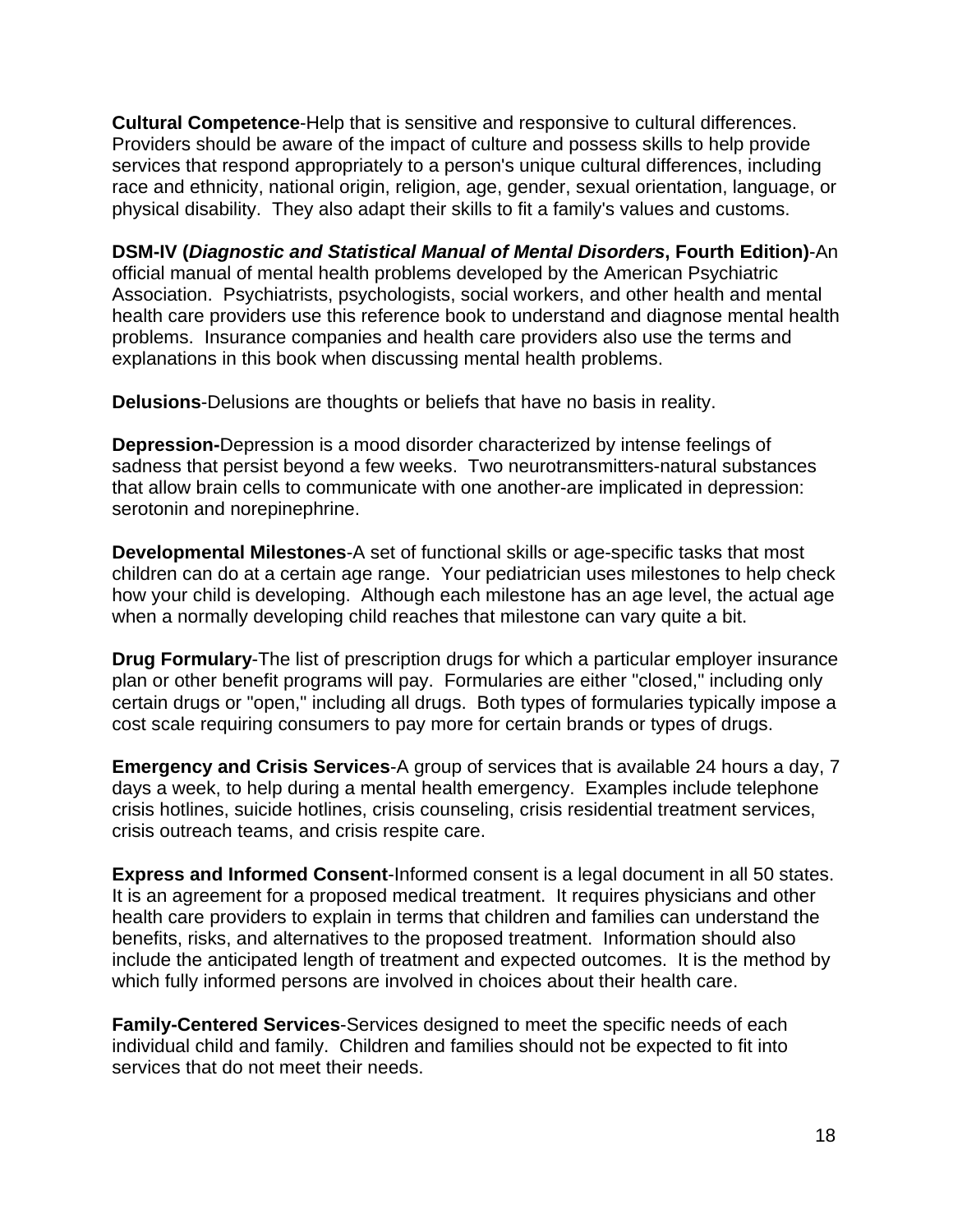**Family Support**-Services designed to keep the family together, while coping with problems that affect them. These services may include consumer information workshops, in-home supports, family therapy, parenting training, *crisis services*, and *respite care*.

**Family Therapy**-Involves discussions and problem-solving sessions facilitated by a therapist-often with the entire family group, sometimes with individuals. Such therapy can help family members improve their understanding of, and the way they respond to, one another. Family therapy can help educate the individuals about the nature of mental disorders and teach them skills to cope better with the effects of having a family member with a mental illness-such as how to deal with feelings of anger or guilt.

**Group Therapy**-This form of therapy involves groups of usually 4 to 12 people who have similar problems and who meet regularly with a therapist. The therapist uses the emotional interactions of the group's members to help them get relief from distress and possibly modify their behavior.

**Hallucinations**-Hallucinations are experiences of sensations that have no external source. Some examples of hallucinations include hearing nonexistent voices, seeing nonexistent things, and experiencing burning or pain sensations with no physical cause.

**Home-Based Services**-Help provided in a family's home either for a defined period of time or for as long as it takes to deal with a problems. Examples include parent training, counseling, and working with family members to identify, find, or provide other necessary help. The goal is to prevent the child from being placed outside of the home.

**Independent Living Services**-Support for a young person living on his or her own. These services include therapeutic group homes, supervised apartment living, and job placement. Services teach youth how to handle financial, medical, housing, transportation, and other daily living needs, as well as how to get along with others.

**Individualized Services**-Services designed to meet the unique needs of each child and family. Services are individualized when the caregivers pay attention to the needs and strengths, ages, and stages of development of the child and individual family members.

**Individual Therapy**-Therapy that occurs with only the therapist and young person present.

**In-Home Family Services**-Mental health treatment and support services offered to children and adolescents with mental illness and to their family members in their own homes or apartments.

**Inpatient**-Mental health treatment provided in a hospital setting 24 hours a day. Inpatient hospitalization provides: (1) short-term treatment in cases where a child is in crisis and possibly a danger to his/herself or others; and (2) diagnosis and treatment when the patient cannot be evaluated or treated appropriately in an outpatient setting.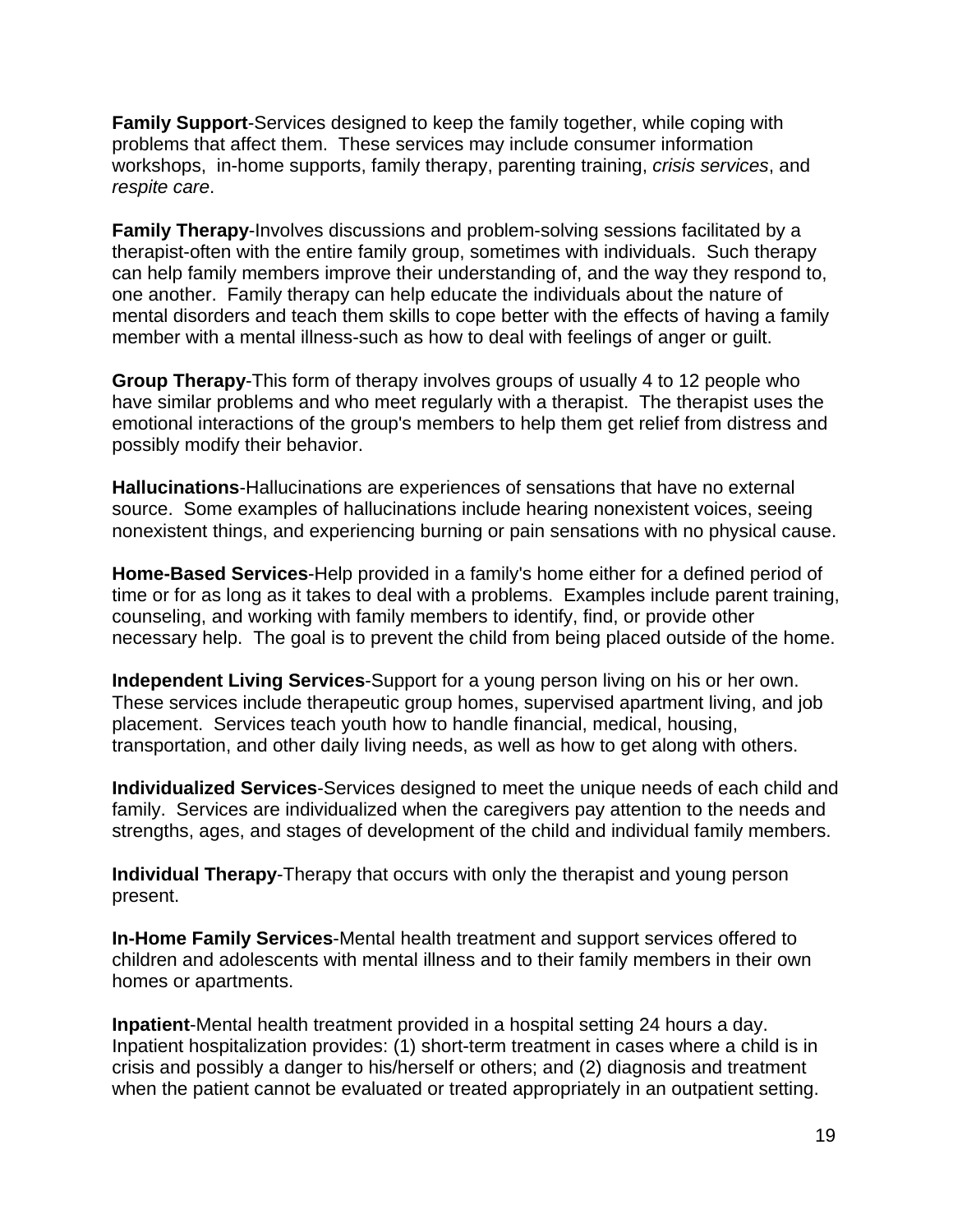**Intake/Screening**-Individual interviews designed to briefly assess the type and degree of a child or youth's mental health condition to determine whether services are needed and to link him/her to the most appropriate and available service

**Medication Therapy**-Prescription, administration, assessment of drug effectiveness, and monitoring of potential side effects of psychotropic medications.

**Mental Health**-The World Health Organization defines mental health as "…a state of well-being in which the individual realizes his or her own abilities, can cope with the normal stresses of life, can work productively and fruitfully, and is able to make a contribution to his or her community." The Surgeon General's Report on Mental Health defined mental health as "…a state of successful performance of mental function, resulting in productive activities, fulfilling relationships with other people, and the ability to adapt to change and to cope with adversity."

**Mental Health Problems**-Mental health problems affect one's thoughts, body, feelings, and behavior. Mental health are problems more than a passing phase. They can be severe, seriously interfere with a person's life, and even cause a person to become disabled. Mental health problems include depression, attention-deficit/hyperactivity disorder, anxiety disorders, eating disorders, schizophrenia, and conduct disorder.

**Mobile Treatment Team or Mobile Crisis Team**-Provides outreach, crisis intervention, and independent-living assistance with linkage to necessary support services in the child and family's own environment.

**Obsessive Compulsive Disorder**-Obsessive Compulsive Disorder is a chronic, relapsing illness. People who have it suffer from recurrent and unwanted thoughts or rituals. The obsessions and the need to perform rituals can take over a person's life if left untreated. They feel they cannot control these thoughts or rituals.

**Panic Disorders**-Anxiety disorder characterized by panic attacks.

**Phobias**-Intense and persistent fears of certain situations, activities, things, animals, or people.

**Plan of Care**-A treatment plan especially designed for each child and family, based on individual strengths and needs. The plan is developed with input from the child and family and establishes appropriate goals, treatment, and services to meet the special needs of the child and family.

**Play Therapy**-A form of therapy, typically with young children, in which a child plays in a protected and structured environment with games and toys provided by the therapy, who observes the behavior, affect, and conversation of the child to gain insight into thoughts, feelings, and fantasies. As conflicts are discovered, the therapist works with the child to understand and work through them.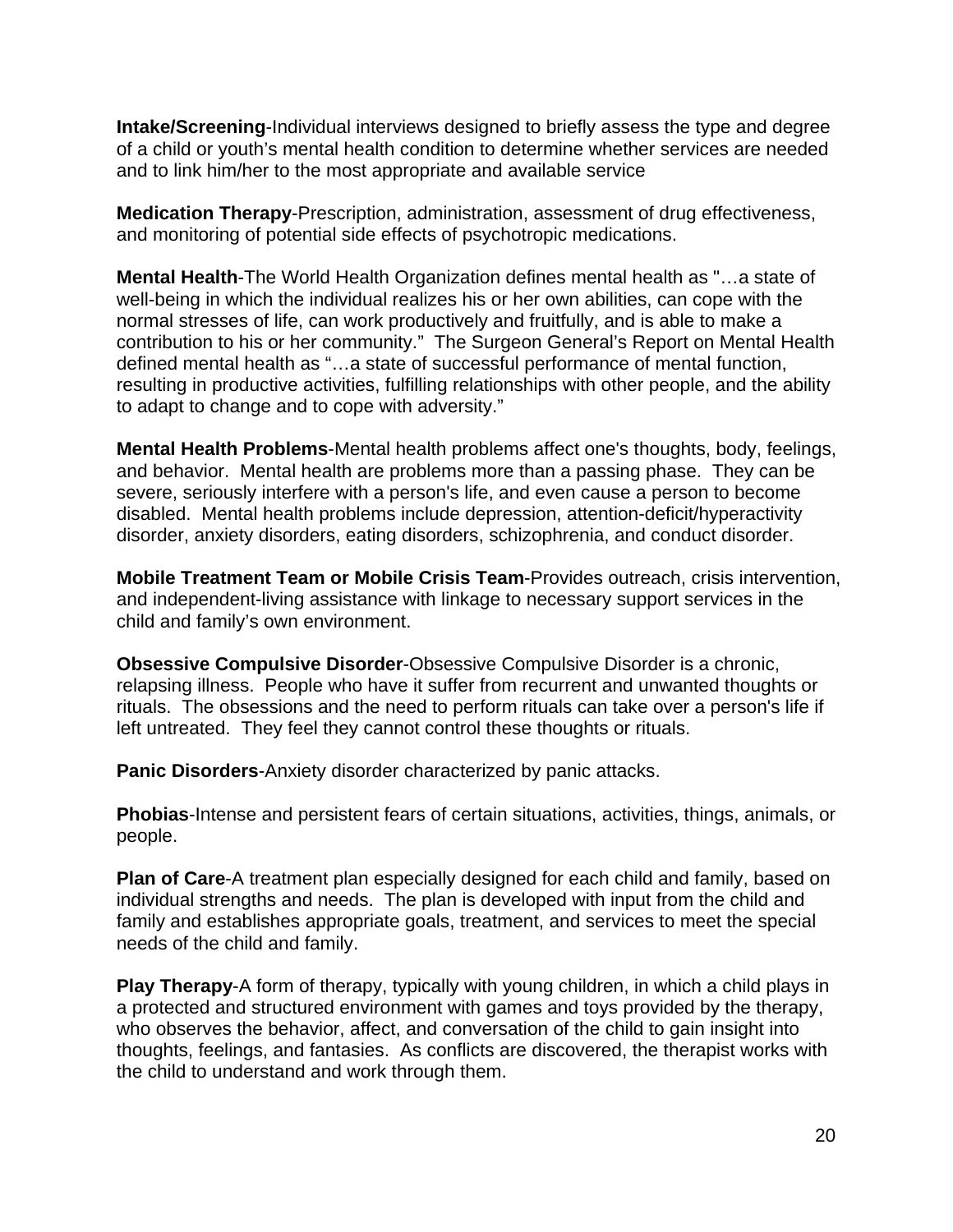**Posttraumatic Stress Disorder (PTSD)**-Posttraumatic Stress Disorder is an anxiety disorder that develops as a result of witnessing or experiencing a traumatic occurrence, especially life threatening events. PTSD can interfere with a person's ability to hold a job or to develop intimate relationships with others.

**Psychiatrist**-A psychiatrist is a professional who completed both medical school and training in psychiatry and is a specialist in diagnosing and treating individuals with mental illness.

**Residential Treatment Centers for Children and Adolescents**-Facilities that provide treatment 24 hours a day. Children with serious emotional disturbances receive constant supervision and care.

Residential treatment services in Florida include two levels of care. The most intensive level of care has medical staff on duty 24 hours a day. Services and supports are typically delivered within the facility and may include individual, group, and family therapy; behavior therapy; special education; recreation therapy; and medical services. These facilities are also called Statewide Inpatient Psychiatric Programs (SIPP) or residential treatment centers for children and adolescents (RTC). These placements are non-emergency, voluntary placements and the average length of stay is six months.

Therapeutic Group Homes are a less intense level of residential treatment. Group homes have a maximum of 12 residents who are more involved in community services and supports while still receiving 24 hour-a-day supervision.

If you are considering out of home placement for your child, please look over the Tip Sheets for Families Considering a Residential Program located on the Building Bridges website and in this guidebook at:

http://www.buildingbridges4youth.org/products/tip-sheets

**Respite Care**-A service that provides a break for parents who have a child with a serious emotional disturbance. Trained parents or counselors take care of the child for a brief period of time to give families relief from the strain of caring for the child. This type of care can be provided in the home or in another location.

**Schizophrenia**-Schizophrenia is a thought disorder characterized by "positive" and "negative" symptoms. Psychotic, or positive, symptoms include delusions, hallucinations, and disordered thinking. Negative symptoms include social withdrawal, extreme apathy, diminished motivation, and blunted emotional expression.

**School Based Services**-School-based treatment and support interventions are designed to identify children or adolescents with emotional disturbances and/or assist parents, teachers, and counselors in developing comprehensive strategies for addressing these disturbances. School-based services also include counseling or other school-based programs for emotionally disturbed children, adolescents, and their families within the school, home and community environment.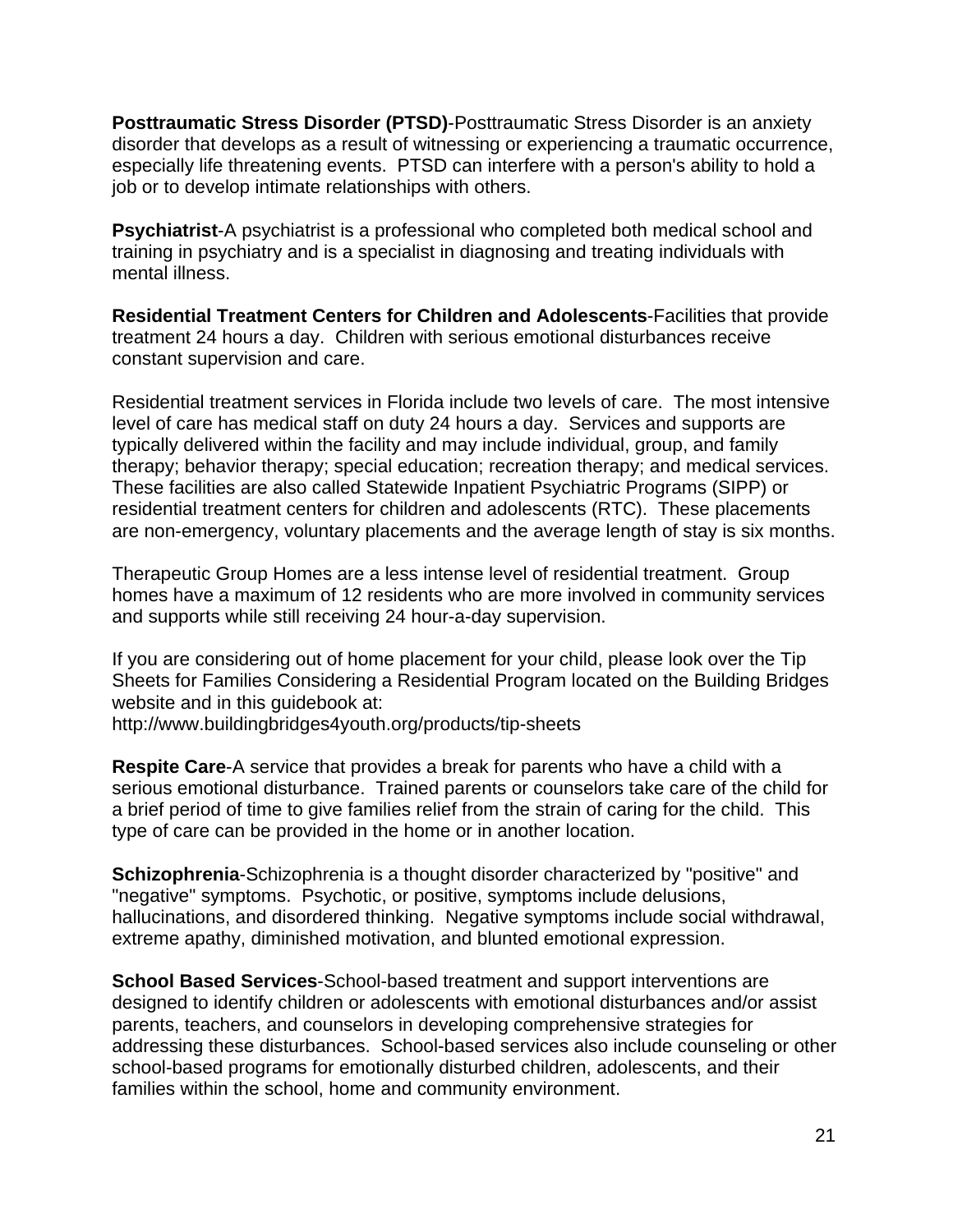**Serious Emotional Disturbances**-Diagnosable disorders in children and adolescents that severely disrupts their daily functioning in the home, school, or community. These disorders include depression, attention-deficit/hyperactivity, anxiety disorders, conduct disorder, and eating disorders.

**State Mental Health Authority or Agency**-State government agency charged with administering its State's public mental health services. In Florida, the Department of Children and Families is the mental health authority.

**Substance Abuse**-A pattern of harmful use of any substance for mood-altering purposes.

**Suicide**-The act of deliberately taking one's life. Suicides among young people continue to be a serious problem.

Each year in the U.S., thousands of teenagers commit suicide. Suicide is the third leading cause of death for 15-to-24-year-olds, and the sixth leading cause of death for 5 -to-14-year-olds. Untreated depression and other mood disorders is the leading cause of suicide.

**System of Care**-A spectrum of effective, community-based services and supports for children and youth with or at risk for mental health or other challenges and their families, that is organized into a coordinated network, builds meaningful partnerships with families and youth, and addresses their cultural and linguistic needs, in order to help them to function better at home, in school, in the community, and throughout life.

**Trauma**-The personal experience of interpersonal violence including sexual abuse, physical abuse, severe neglect, loss, and/or the witnessing of violence, terrorism and/or disasters.

**Trauma-Informed Care**-Mental health and substance abuse services that include an understanding of the psychological, neurological, biological, and social impact that trauma and violence have on many individuals and incorporates proven practices into current services that promote recovery and resiliency.

**Wraparound-**An approach to implementing individualized, comprehensive services within a system of care for youth with complicated multi-dimensional problems. One population for whom wraparound has proven particularly useful is those children and adolescents with severe emotional and behavioral problems.

**Building Bridges Initiative** *Tip Sheet for Families Considering a Residential Program and Your Life Your Future - Inside Info on the Residential Programs from Youth Who Have Been There have been included with permission of the Building* **Bridges Initiative.**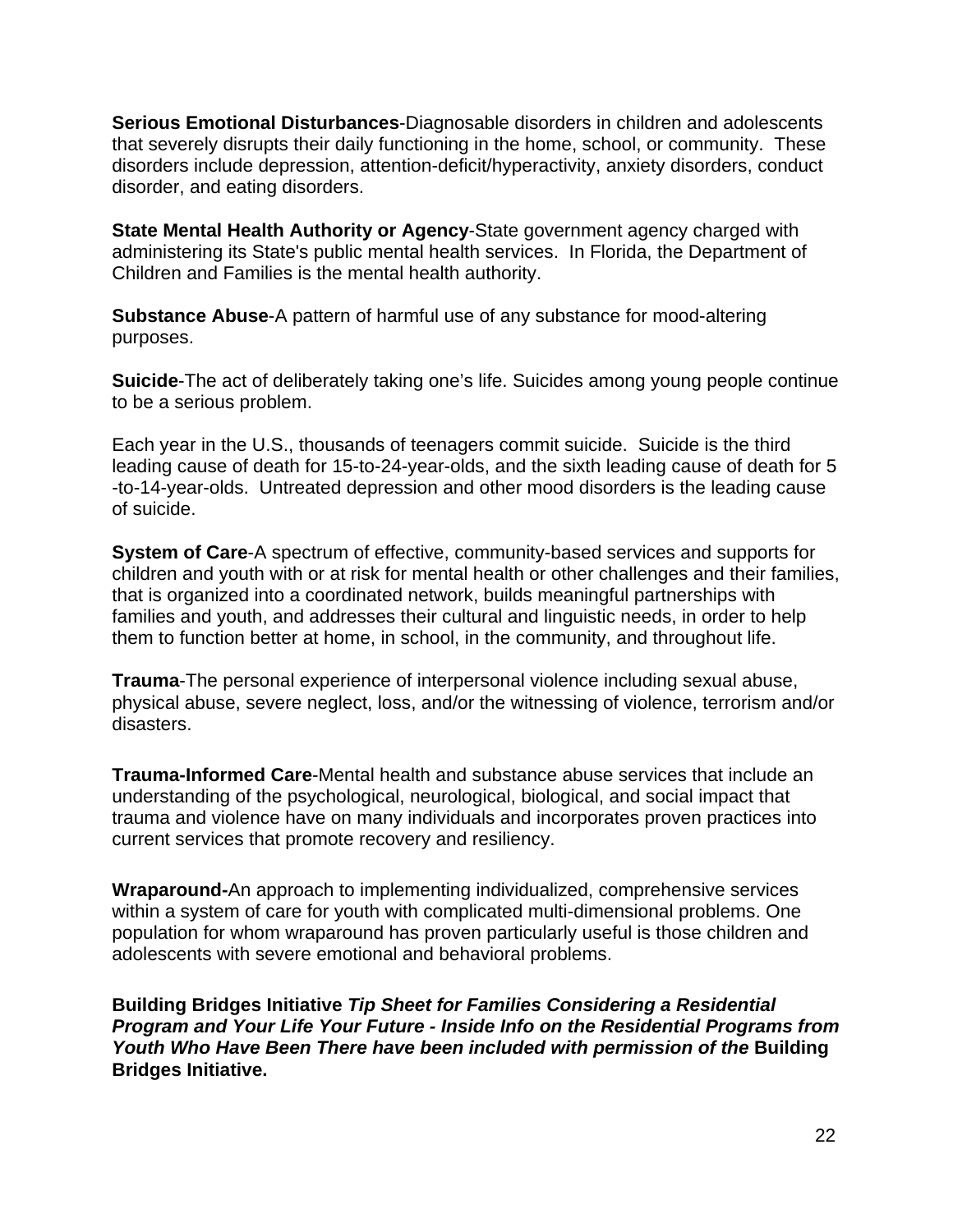

# Administration only a Linguan ing Lines. A Tip Sheet for Families Considering a Residential Program

 *USING THIS FAMILY TIP SHEET: Family members of children who have received residential services helped prepare this their experience. Please use this Family Tip Sheet to help ask when considering a residential program for your child. Family Tip Sheet so that you and others can benefit from you (1) think about what is most important to you and to your child and (2) decide which questions you might want to* 

 residential program—you probably have many questions. This Family Tip Sheet is designed to help you get the best This Family Tip Sheet is designed to help you get the best care and treatment for your child with emotional and I your child—or if your child has just been admitted to a f you are considering a residential treatment program for behavioral challenges.

 $\bigcap$  esidential programs are designed to assess and stabilize Residential programs are designed to assess and stabilize children so that families can be re-united as quickly as possible, given the needs of the child and family. The best programs work with and for families and children: they collaborate and help families discover what works to help their child flourish.

Practically speaking, there may be limits to how much choice you have about where your child receives services. If you feel strongly, though, that the plan for your who is willing to work with you to develop a safe and appropriate plan. In most cases, even if you do not have making important decisions about his or her treatment. choice you have about where your child receives child is not in his/her best interest, you should be assertive about asking for alternatives and find someone you trust custody of your child, you still can and should be involved in

making important decisions about his or her treatment.<br>
Remember that you have the right to have a voice in the decision-making about where your child receives policies that don't make sense or don't seem right to you. Work closely with providers to help your child. Many roadblocks along the way, seek out a family partner, a supportive provider, or another advocate to help you.<br>I deally, the answers to all of the following questions treatment. Don't be afraid to ask questions or challenge providers will be very open to your ideas and understand that you know your child best. If you run into serious

deally, the answers to all of the following questions be necessary. Many excellent programs will not meet all of together, the closer programs will get to doing so. If deally, the answers to all of the following questions<br>should be "yes"—but some compromises and choices may these criteria, but the more families and programs work

 a program, however, is not family-friendly or the answer to other options. No one should accept unsafe, inappropriate any of the questions about safety or whether the treatment is right for your child is "no," then you may want to consider or disrespectful treatment.

 out-of-home care. Through teamwork, you can build a bright future for your child. You can be a valuable and active member of the team of people who work with your child while he or she is in

#### **HOME OR AWAY?**

 **Is a residential program really the best place for my child to receive treatment right now? Are there community services that would work?** 

#### **RIGHT PLACE NOT JUST ANY PLACE Does this particular program have the best available expertise for children with my child's specific needs and challenges?**

#### SAFE PROGRAM

 **registry? Is the program licensed and accredited? Have all staff had criminal background checks and have they been cleared through the state's child abuse** 

#### $\supset$  EFFECTIVE SERVICES

Are the techniques used by the program **supported by research studies on children with similar needs?** 

 **FAMILIES ARE EQUAL PARTNERS involve me in decisions about my child? Does the program make me feel like my opinion and ideas are important? Does the program** 

#### **YOUTH HAVE A VOICE**

**Does the program empower youth to make choices and decisions while they are in residential care? Does it help them plan for their own long term goals?** 

## **POSITIVE POWER**

**Does the program build children up, not break them down?**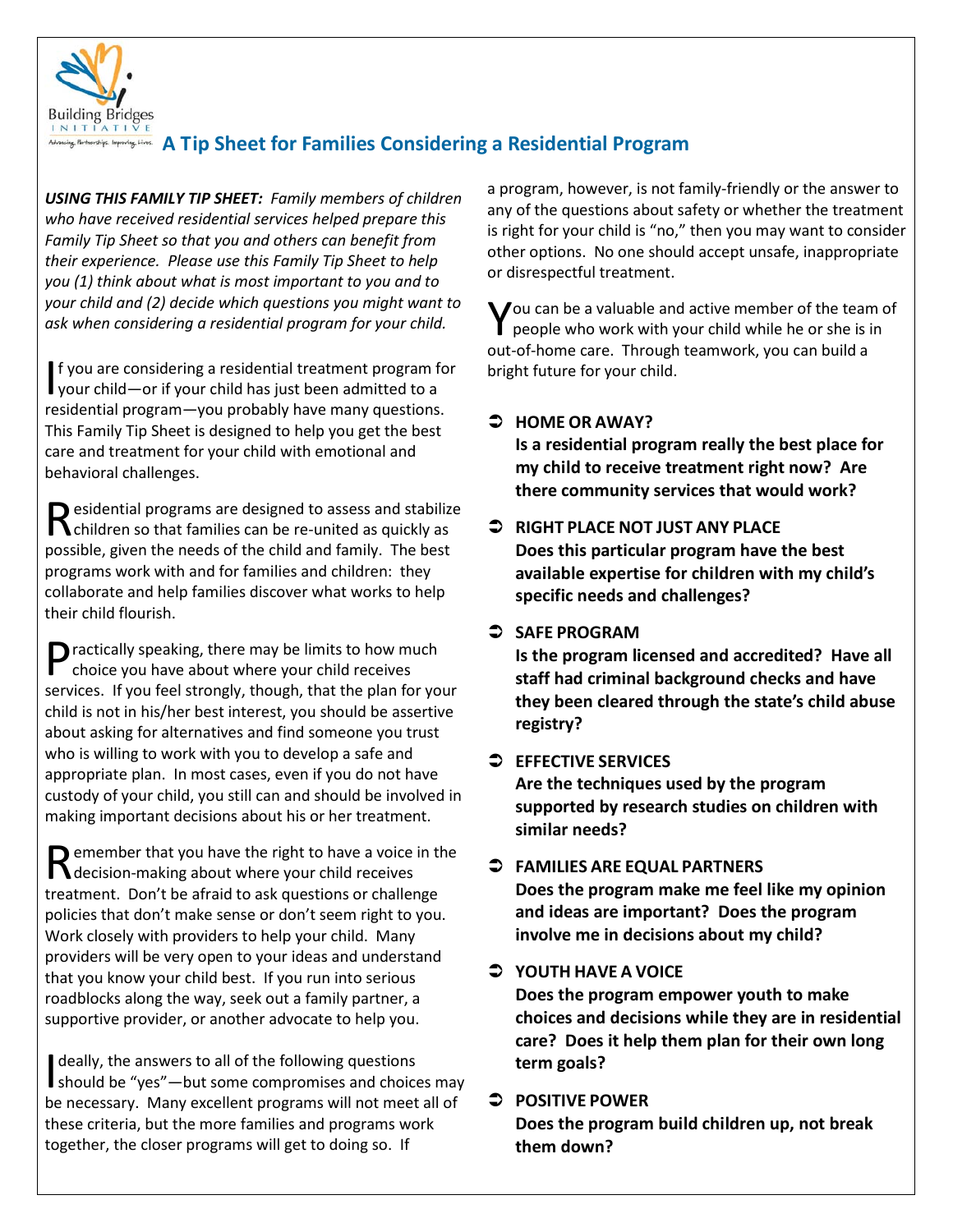**Does the program communicate well with me and have a clear plan to consult me about important questions and decisions?** 

#### **STRENGTHS MATTER**

**Does the program consider the strengths of our family and help us discover and build on our strengths and those of our child?** 

#### **RESTRAINT AND SECLUSION**

 **endangering him/herself or others? Is the staff trained to reduce the need for restraints, apply Are restraints used only when a child is truly restraints safely, and avoid the use of seclusion?** 

#### **CHILD AND FAMILY TEAM**

 **or speak regularly with me (and my child if he or child's plan and how things are working? Will all of the people working with my child meet she is old enough) as a team to talk about my** 

#### **EDUCATION**

 **What steps will be taken to be sure my child has a Does the program offer my child appropriate educational opportunities while s/he is in care? smooth transition back to a school in the community afterwards?** 

#### **CONNECTED TO HOME AND COMMUNITY How is the program going to support us when our child comes home? Does the program keep children involved in community activities even when they are in care? Does the program prepare adolescents to live independently?**

#### $\bullet$  TRAUMA ISSUES

**Does the program understand that many children have experienced overwhelming stress and/or trauma? Does the program avoid situations that can re-traumatize children?** 

#### $\supset$  MEDICATION

 **MEDICATION Does the program work with my child's doctors and others to learn his/her medication history prior to admission? Is the program using medications safely and appropriately?** 

#### **ARE WE THERE YET?**

 **changes when needed? Can the program clearly will happen if there is a disagreement about my Does the program track whether my child is making progress towards his/her goals and make describe what the criteria are for discharge? What child's readiness for discharge?** 

 **To get answers to your questions or to contact an advocate who can help you learn more about how you can find the most effective services for your child, please contact:** 

The National Federation of Families for Children's Mental Health at http://www.ffcmh.org/

 *work. This effort was undertaken as a part of the national Building Bridges Initiative (BBI) which is supported by the Administration. This Family Tip Sheet is a product of the BBI, a national effort supporting strong partnerships Thank you to the many family members, residential program staff and others who reviewed and contributed to this Child, Adolescent and Family Branch, Center for Mental Health Services, Substance Abuse and Mental Health Services between residential and community providers, policy makers, advocates, families and youth towards implementing practices that are family-driven, youth-guided, strength-based, culturally and linguistically competent, individualized, evidence and practice-informed, and consistent with the research on sustained positive outcomes.* ● **COMMUNICATION COUNTS**<br>
Does the program communicate<br>
have a clear plan to consult me<br>
questions and decisions?<br>
→ **STRENGTHS MATTER**<br>
Does the program consider the :<br>
family and help us discover and<br>
strengths and thos

 For more detailed information about the topics addressed in this Tip Sheet, please see *Family Tip Sheet on*  www.BuildingBridges4Youth.org *Residential Programs: More Information for Families and Caregivers*; this expanded *Family Tip Sheet* and other materials about the national Building Bridges Initiative are available at

Oversight and partial support for the Building Bridges Initiative comes from the Child, Adolescent and Family Branch of the Center for Mental Health Services, Substance Abuse and Mental Health Services Administration.